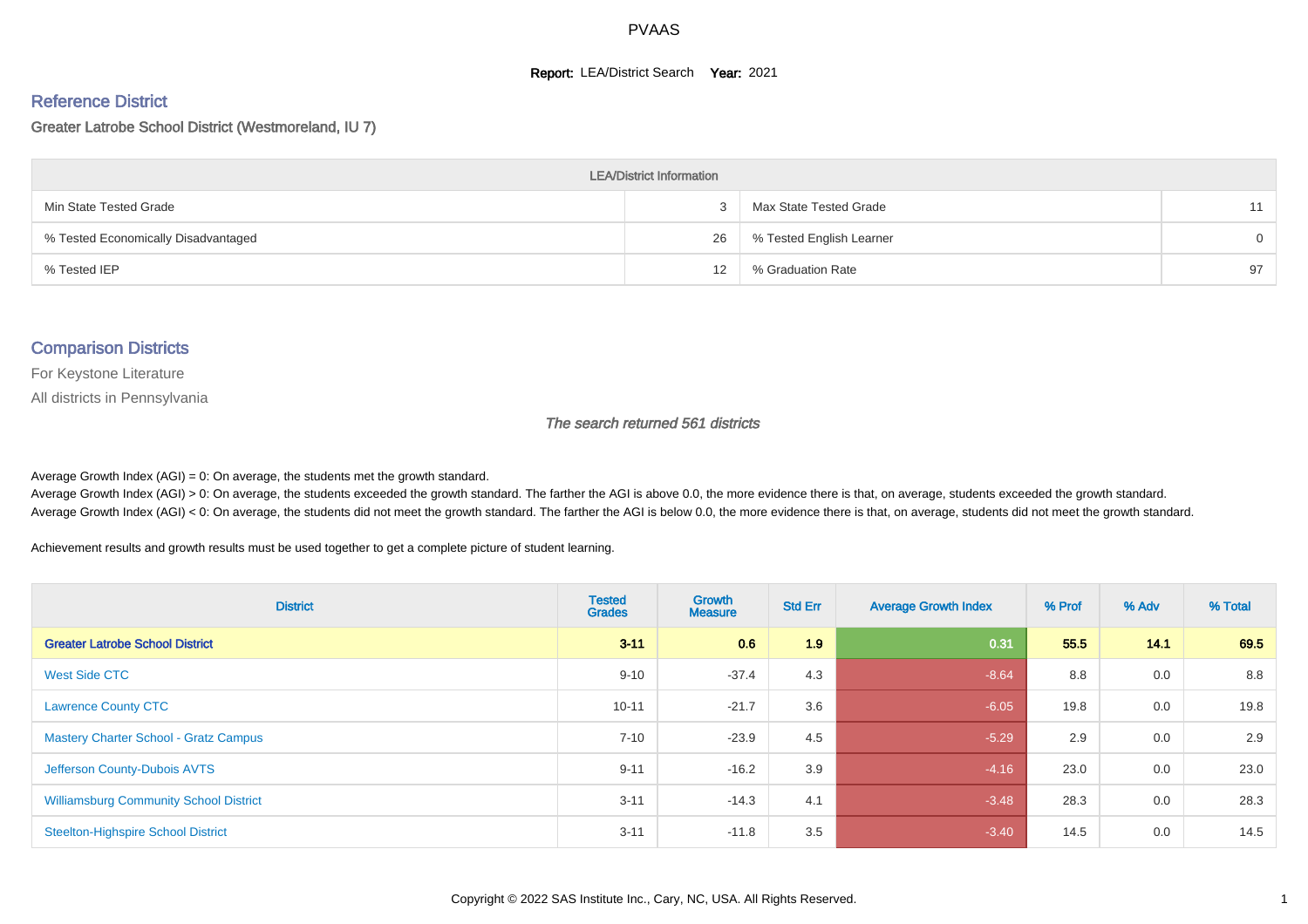| <b>District</b>                                                       | <b>Tested</b><br><b>Grades</b> | <b>Growth</b><br><b>Measure</b> | <b>Std Err</b> | <b>Average Growth Index</b> | % Prof | % Adv   | % Total |
|-----------------------------------------------------------------------|--------------------------------|---------------------------------|----------------|-----------------------------|--------|---------|---------|
| <b>Greater Latrobe School District</b>                                | $3 - 11$                       | 0.6                             | 1.9            | 0.31                        | 55.5   | 14.1    | 69.5    |
| Maritime Academy Charter School                                       | $3 - 10$                       | $-11.4$                         | 3.5            | $-3.29$                     | 15.2   | 0.0     | 15.2    |
| <b>Propel Charter School-Homestead</b>                                | $3 - 11$                       | $-11.7$                         | 4.1            | $-2.84$                     | 15.9   | 0.0     | 15.9    |
| <b>Northern Potter School District</b>                                | $3 - 12$                       | $-13.1$                         | 4.6            | $-2.84$                     | 37.5   | 0.0     | 37.5    |
| <b>Propel Charter School-Montour</b>                                  | $3 - 10$                       | $-10.7$                         | 3.9            | $-2.71$                     | 13.7   | 0.0     | 13.7    |
| South Allegheny School District                                       | $3 - 11$                       | $-8.8$                          | 3.2            | $-2.70$                     | 40.5   | 0.0     | 40.5    |
| <b>Sugar Valley Rural Charter School</b>                              | $3 - 11$                       | $-11.0$                         | 4.5            | $-2.46$                     | 14.9   | 0.0     | 14.9    |
| <b>Innovative Arts Academy Charter School</b>                         | $6 - 11$                       | $-9.1$                          | 3.7            | $-2.44$                     | 9.5    | 0.0     | 9.5     |
| <b>Farrell Area School District</b>                                   | $3 - 11$                       | $-10.4$                         | 4.3            | $-2.41$                     | 19.0   | 0.0     | 19.0    |
| <b>Universal Audenried Charter School</b>                             | $9 - 11$                       | $-5.8$                          | 2.4            | $-2.40$                     | 14.6   | 0.0     | 14.6    |
| La Academia Partnership Charter School                                | $6 - 11$                       | $-11.0$                         | 4.7            | $-2.34$                     | 6.8    | 0.0     | 6.8     |
| Salisbury-Elk Lick School District                                    | $3 - 11$                       | $-13.5$                         | 5.9            | $-2.30$                     | 27.8   | 0.0     | 27.8    |
| <b>Keystone Education Center Charter School</b>                       | $3 - 12$                       | $-12.9$                         | 5.9            | $-2.19$                     | 28.0   | 0.0     | 28.0    |
| <b>Aliquippa School District</b>                                      | $3 - 11$                       | $-9.0$                          | 4.2            | $-2.14$                     | 11.0   | 0.0     | 11.0    |
| <b>Williams Valley School District</b>                                | $3 - 11$                       | $-7.3$                          | 3.4            | $-2.13$                     | 23.2   | 0.0     | 23.2    |
| <b>Moshannon Valley School District</b>                               | $3 - 10$                       | $-7.0$                          | 3.4            | $-2.01$                     | 48.5   | $0.0\,$ | 48.5    |
| The New Academy Charter School                                        | $8 - 11$                       | $-10.4$                         | 5.2            | $-2.00$                     | 0.0    | 0.0     | 0.0     |
| <b>Forest City Regional School District</b>                           | $3 - 12$                       | $-6.0$                          | 3.0            | $-1.96$                     | 44.1   | 0.0     | 44.1    |
| <b>Mount Pleasant Area School District</b>                            | $3 - 11$                       | $-5.0$                          | 2.6            | $-1.93$                     | 52.6   | 0.0     | 52.6    |
| Perseus House Charter School Of Excellence                            | $6 - 11$                       | $-5.2$                          | 3.0            | $-1.72$                     | 16.5   | 0.0     | 16.5    |
| Preparatory Charter School Of Mathematics, Science, Tech, And Careers | $9 - 10$                       | $-4.0$                          | 2.5            | $-1.59$                     | 15.0   | 0.0     | 15.0    |
| <b>Ferndale Area School District</b>                                  | $3 - 10$                       | $-5.8$                          | 4.3            | $-1.33$                     | 40.0   | 0.0     | 40.0    |
| <b>Shade-Central City School District</b>                             | $3 - 11$                       | $-5.9$                          | 4.6            | $-1.28$                     | 27.8   | 0.0     | 27.8    |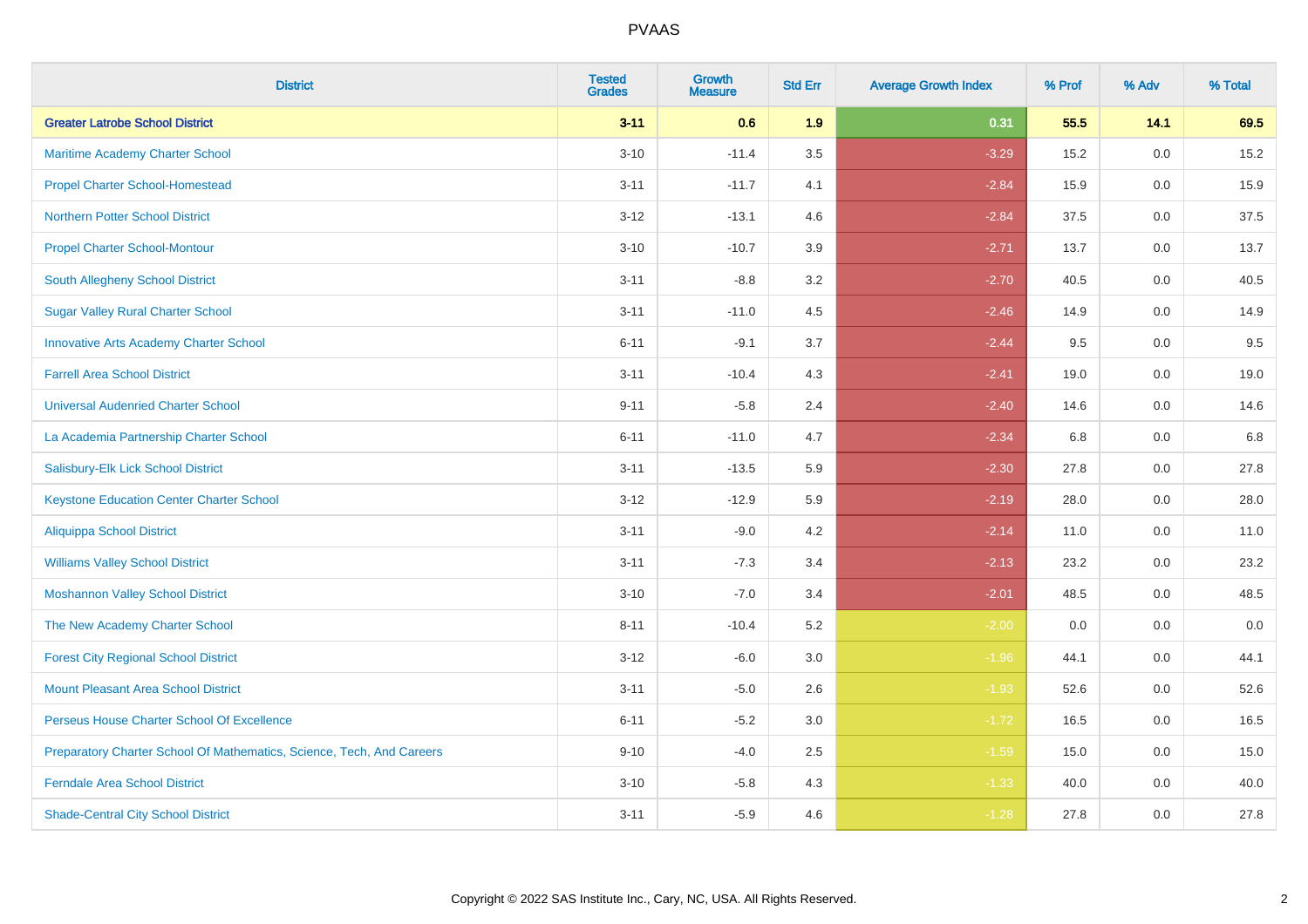| <b>District</b>                                         | <b>Tested</b><br><b>Grades</b> | <b>Growth</b><br><b>Measure</b> | <b>Std Err</b> | <b>Average Growth Index</b> | % Prof | % Adv | % Total |
|---------------------------------------------------------|--------------------------------|---------------------------------|----------------|-----------------------------|--------|-------|---------|
| <b>Greater Latrobe School District</b>                  | $3 - 11$                       | 0.6                             | 1.9            | 0.31                        | 55.5   | 14.1  | 69.5    |
| <b>Greater Johnstown School District</b>                | $3 - 11$                       | $-3.1$                          | 2.6            | $-1.19$                     | 26.1   | 0.0   | 26.1    |
| Imhotep Institute Charter High School                   | $9 - 11$                       | $-5.3$                          | 5.8            | $-0.92$                     | 25.0   | 0.0   | 25.0    |
| Center For Student Learning Charter School At Pennsbury | $6 - 12$                       | $-2.9$                          | 6.1            | $-0.47$                     | 42.9   | 0.0   | 42.9    |
| Hope For Hyndman Charter School                         | $3 - 11$                       | $-2.0$                          | 6.1            | $-0.32$                     | 33.3   | 0.0   | 33.3    |
| Philadelphia Electrical & Tech Charter High School      | $10 - 10$                      | $-0.5$                          | 2.9            | $-0.15$                     | 8.8    | 0.0   | 8.8     |
| <b>Mastery Charter School - Thomas Campus</b>           | $3 - 10$                       | 2.1                             | 6.2            | 0.33                        | 28.6   | 0.0   | 28.6    |
| <b>Mastery Charter High School-Lenfest Campus</b>       | $7 - 11$                       | 2.5                             | 5.7            | 0.43                        | 40.0   | 0.0   | 40.0    |
| <b>Union Area School District</b>                       | $3 - 11$                       | 1.9                             | 4.3            | 0.44                        | 61.5   | 0.0   | 61.5    |
| <b>Commodore Perry School District</b>                  | $3 - 11$                       | 3.2                             | 5.5            | 0.58                        | 58.3   | 0.0   | 58.3    |
| Urban Pathways 6-12 Charter School                      | $6 - 11$                       | 4.8                             | 6.4            | 0.75                        | 28.6   | 0.0   | 28.6    |
| <b>Clairton City School District</b>                    | $3 - 11$                       | 3.5                             | 3.7            | 0.95                        | 13.4   | 0.0   | 13.4    |
| Lehigh Career & Technical Institute                     | $10 - 12$                      | 5.6                             | 5.6            | 0.99                        | 78.3   | 0.0   | 78.3    |
| <b>Mastery Charter School - Pickett Campus</b>          | $6 - 10$                       | 5.6                             | 5.7            | 1.00                        | 27.8   | 0.0   | 27.8    |
| <b>Esperanza Cyber Charter School</b>                   | $3 - 11$                       | 7.1                             | 6.1            | 1.16                        | 9.1    | 0.0   | 9.1     |
| <b>York Academy Regional Charter School</b>             | $3 - 11$                       | 9.0                             | 5.0            | 1.79                        | 55.2   | 0.0   | 55.2    |
| <b>Sto-Rox School District</b>                          | $3 - 10$                       | 6.6                             | 3.7            | 1.80                        | 13.4   | 0.0   | 13.4    |
| <b>Blacklick Valley School District</b>                 | $3 - 11$                       | 8.0                             | 4.3            | 1.85                        | 34.1   | 0.0   | 34.1    |
| <b>Chester Charter Scholars Academy Charter School</b>  | $3 - 12$                       | 8.4                             | 4.1            | 2.03                        | 23.4   | 0.0   | 23.4    |
| Lincoln Leadership Academy Charter School               | $3 - 12$                       | 14.2                            | 6.4            | 2.22                        | 23.5   | 0.0   | 23.5    |
| People For People Charter School                        | $3-12$                         | 13.3                            | 5.5            | 2.43                        | 13.5   | 0.0   | 13.5    |
| <b>Belmont Charter School</b>                           | $3 - 10$                       | 16.0                            | 6.5            | 2.45                        | 64.3   | 0.0   | 64.3    |
| Multicultural Academy Charter School                    | $9 - 11$                       | 9.5                             | 3.5            | 2.69                        | 22.0   | 0.0   | 22.0    |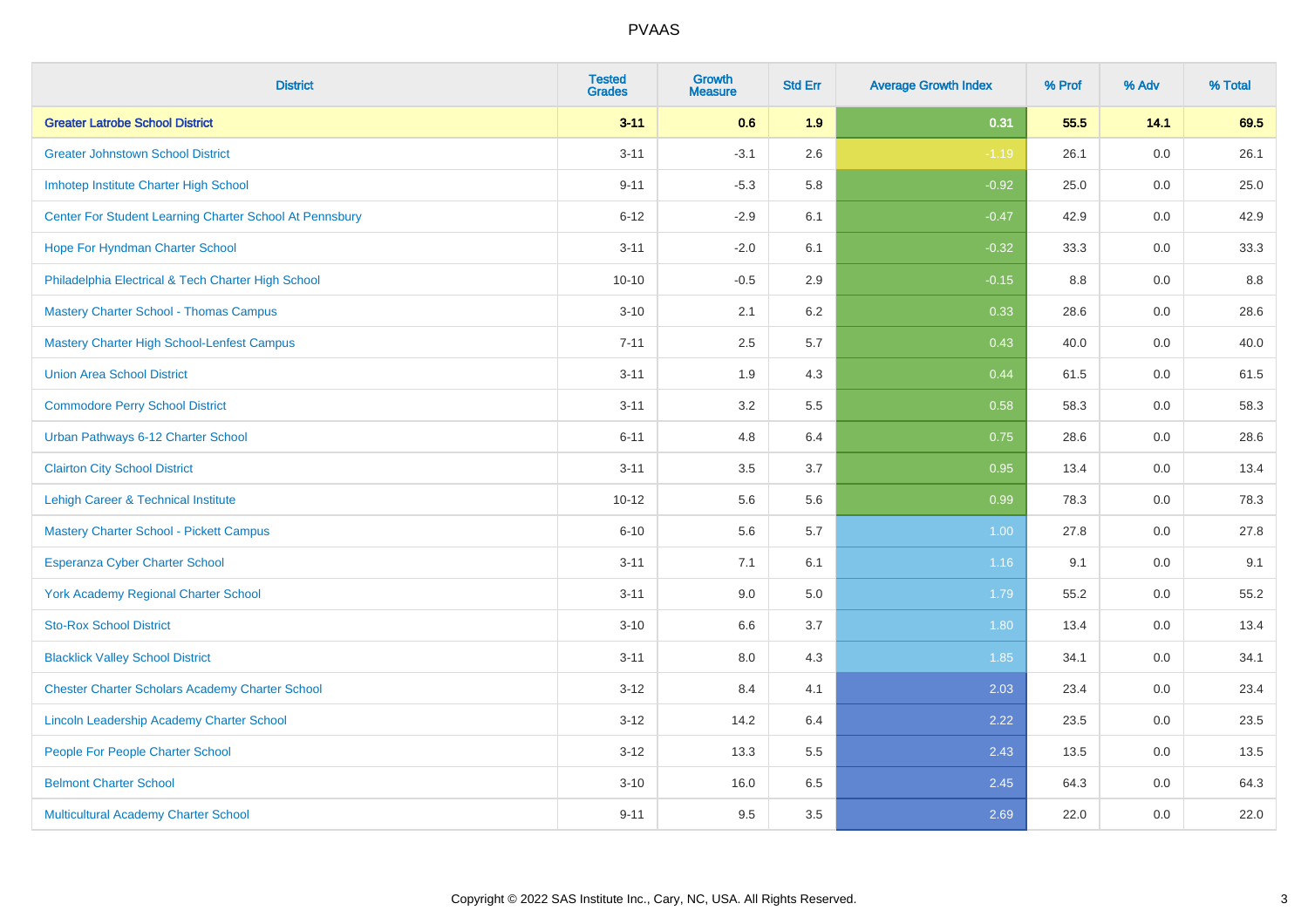| <b>District</b>                                  | <b>Tested</b><br><b>Grades</b> | <b>Growth</b><br><b>Measure</b> | <b>Std Err</b> | <b>Average Growth Index</b> | % Prof | % Adv | % Total |
|--------------------------------------------------|--------------------------------|---------------------------------|----------------|-----------------------------|--------|-------|---------|
| <b>Greater Latrobe School District</b>           | $3 - 11$                       | 0.6                             | 1.9            | 0.31                        | 55.5   | 14.1  | 69.5    |
| <b>York City School District</b>                 | $3 - 12$                       | $-28.9$                         | 2.1            | $-13.59$                    | 6.0    | 0.3   | $6.2\,$ |
| Dr Robert Ketterer Charter School Inc            | $6 - 12$                       | 10.1                            | 5.0            | 2.04                        | 14.9   | 0.4   | 15.3    |
| <b>Harrisburg City School District</b>           | $3 - 11$                       | $-0.4$                          | 2.1            | $-0.19$                     | 15.1   | 0.4   | 15.5    |
| <b>Columbia-Montour AVTS</b>                     | $9 - 10$                       | $-12.5$                         | 3.0            | $-4.16$                     | 22.3   | 0.6   | 22.9    |
| Esperanza Academy Charter School                 | $4 - 11$                       | 4.0                             | 2.5            | 1.61                        | 32.4   | 0.7   | 33.1    |
| <b>Penn Hills School District</b>                | $3 - 11$                       | $-7.6$                          | 2.6            | $-2.94$                     | 33.1   | 0.7   | 33.8    |
| <b>Chester-Upland School District</b>            | $3 - 11$                       | $-0.3$                          | 2.7            | $-0.09$                     | 13.8   | 0.8   | 14.6    |
| Community Academy Of Philadelphia Charter School | $3 - 11$                       | 5.8                             | 2.7            | 2.12                        | 26.7   | 0.9   | 27.6    |
| <b>Tech Freire Charter School</b>                | $9 - 11$                       | 9.3                             | 2.9            | 3.26                        | 18.0   | 1.1   | 19.1    |
| <b>Marion Center Area School District</b>        | $3 - 10$                       | $-12.0$                         | 3.1            | $-3.87$                     | 33.7   | 1.1   | 34.8    |
| <b>Pottstown School District</b>                 | $3 - 12$                       | $-4.0$                          | 2.4            | $-1.68$                     | 29.8   | 1.2   | 31.0    |
| <b>Carbon Career &amp; Technical Institute</b>   | $9 - 11$                       | $-5.7$                          | 3.6            | $-1.59$                     | 34.5   | 1.2   | 35.7    |
| Northern Tioga School District                   | $3 - 12$                       | $-7.5$                          | 2.8            | $-2.64$                     | 54.0   | 1.2   | 55.2    |
| <b>Bristol Borough School District</b>           | $3 - 12$                       | $-4.3$                          | 3.4            | $-1.27$                     | 39.7   | 1.3   | 41.0    |
| <b>Rochester Area School District</b>            | $3 - 11$                       | $-13.2$                         | 4.6            | $-2.89$                     | 19.5   | 1.3   | 20.8    |
| <b>Everett Area School District</b>              | $3 - 11$                       | 5.0                             | 3.4            | 1.47                        | 60.5   | 1.3   | 61.8    |
| <b>Carmichaels Area School District</b>          | $3 - 10$                       | $-9.3$                          | 3.3            | $-2.81$                     | 35.1   | 1.4   | 36.5    |
| <b>Bethlehem-Center School District</b>          | $3 - 10$                       | 8.1                             | 3.3            | 2.46                        | 35.1   | 1.4   | 36.5    |
| <b>Burgettstown Area School District</b>         | $3 - 11$                       | $-2.1$                          | 3.4            | $-0.62$                     | 50.0   | 1.4   | 51.4    |
| <b>KIPP Dubois Charter School</b>                | $9 - 10$                       | 4.7                             | 3.3            | 1.40                        | 31.0   | 1.4   | 32.4    |
| Lackawanna Trail School District                 | $3 - 10$                       | $-21.7$                         | 3.5            | $-6.20$                     | 38.5   | 1.5   | 40.0    |
| <b>Cornell School District</b>                   | $3 - 11$                       | $-1.6$                          | 5.0            | $-0.32$                     | 33.8   | 1.5   | 35.4    |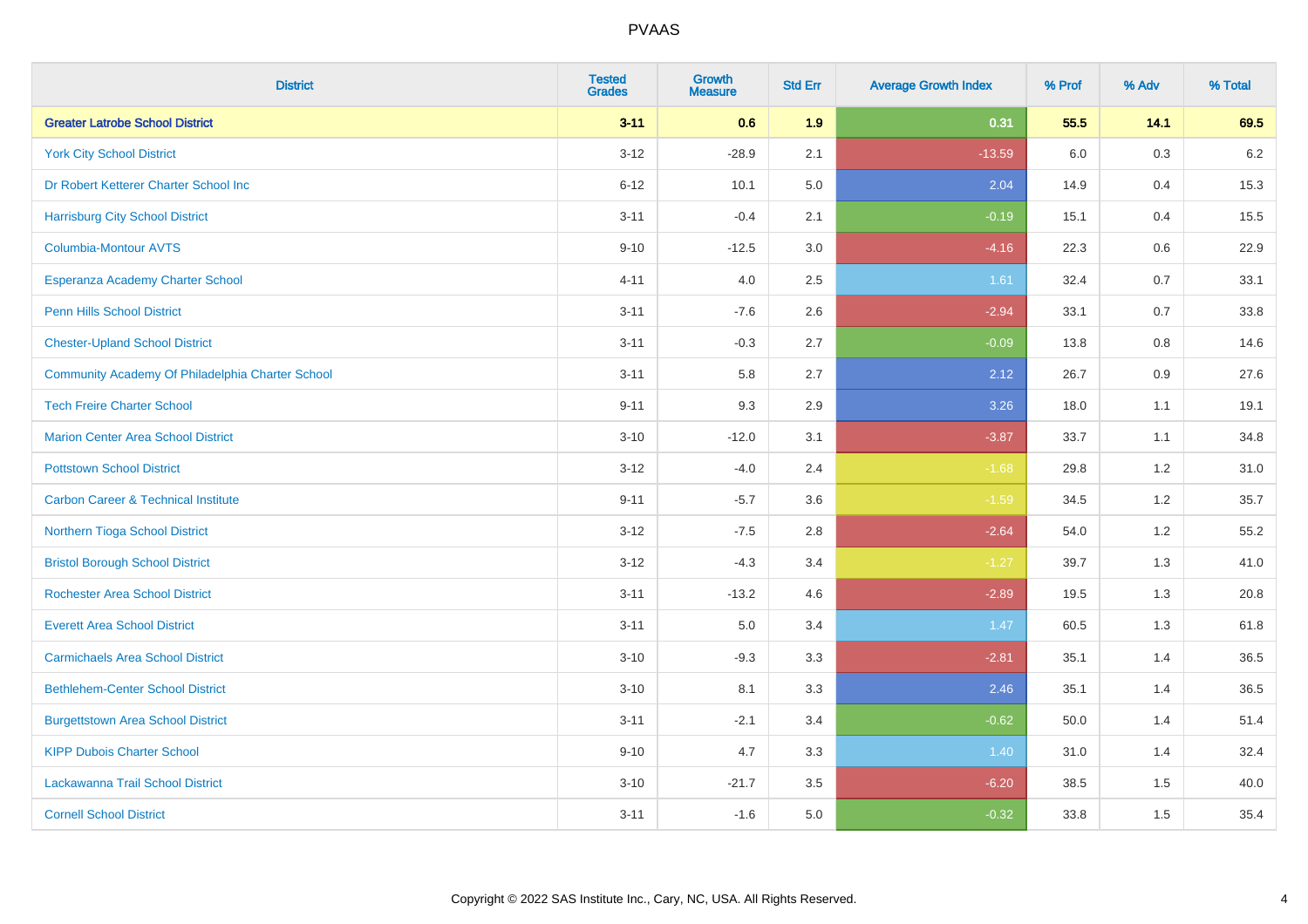| <b>District</b>                                   | <b>Tested</b><br><b>Grades</b> | Growth<br><b>Measure</b> | <b>Std Err</b> | <b>Average Growth Index</b> | % Prof | % Adv | % Total |
|---------------------------------------------------|--------------------------------|--------------------------|----------------|-----------------------------|--------|-------|---------|
| <b>Greater Latrobe School District</b>            | $3 - 11$                       | 0.6                      | 1.9            | 0.31                        | 55.5   | 14.1  | 69.5    |
| <b>Frazier School District</b>                    | $3 - 11$                       | $-17.2$                  | 3.7            | $-4.70$                     | 37.1   | 1.6   | 38.7    |
| Propel Charter School - Braddock Hills            | $3 - 11$                       | $-13.6$                  | 3.6            | $-3.81$                     | 9.7    | 1.6   | 11.3    |
| <b>Mahanoy Area School District</b>               | $3 - 10$                       | $-9.0$                   | 3.6            | $-2.49$                     | 26.2   | 1.6   | 27.9    |
| <b>Tussey Mountain School District</b>            | $3 - 12$                       | 1.5                      | 3.7            | 0.40                        | 38.6   | 1.8   | 40.4    |
| <b>Tacony Academy Charter School</b>              | $3 - 11$                       | $-14.7$                  | 3.0            | $-4.82$                     | 22.4   | 1.8   | 24.1    |
| <b>Smethport Area School District</b>             | $3 - 12$                       | 0.6                      | 3.9            | 0.15                        | 37.0   | 1.8   | 38.9    |
| <b>West Branch Area School District</b>           | $3 - 11$                       | 0.2                      | 3.8            | 0.05                        | 47.2   | 1.9   | 49.1    |
| <b>Columbia Borough School District</b>           | $3 - 12$                       | $-3.1$                   | 3.5            | $-0.89$                     | 29.5   | 1.9   | 31.4    |
| <b>Tamaqua Area School District</b>               | $3 - 12$                       | $-8.2$                   | 2.5            | $-3.24$                     | 44.5   | 1.9   | 46.4    |
| <b>Conrad Weiser Area School District</b>         | $3 - 11$                       | 3.6                      | 2.2            | 1.63                        | 52.1   | 2.1   | 54.2    |
| <b>Mount Carmel Area School District</b>          | $3 - 11$                       | $-0.6$                   | 3.1            | $-0.18$                     | 45.3   | 2.1   | 47.4    |
| <b>Forest Area School District</b>                | $3 - 11$                       | $-4.4$                   | 5.4            | $-0.81$                     | 36.2   | 2.1   | 38.3    |
| <b>Loyalsock Township School District</b>         | $3 - 12$                       | 4.2                      | 2.8            | 1.47                        | 54.3   | 2.1   | 56.4    |
| <b>Executive Education Academy Charter School</b> | $3 - 10$                       | $-6.5$                   | 3.1            | $-2.08$                     | 23.7   | 2.2   | 25.8    |
| <b>Norristown Area School District</b>            | $3 - 12$                       | $-12.8$                  | 1.6            | $-7.98$                     | 23.5   | 2.3   | 25.7    |
| <b>Lancaster School District</b>                  | $3 - 12$                       | $-15.8$                  | 1.5            | $-10.90$                    | 14.6   | 2.3   | 16.9    |
| <b>Laurel School District</b>                     | $3 - 11$                       | 1.8                      | 3.1            | 0.59                        | 70.1   | 2.3   | 72.4    |
| <b>Canton Area School District</b>                | $3 - 11$                       | $-5.5$                   | 3.2            | $-1.75$                     | 40.7   | 2.3   | 43.0    |
| Morrisville Borough School District               | $3 - 11$                       | 4.8                      | 4.3            | 1.10                        | 30.2   | 2.3   | 32.6    |
| <b>Wallenpaupack Area School District</b>         | $3 - 11$                       | $-7.1$                   | 2.3            | $-3.09$                     | 40.8   | 2.4   | 43.1    |
| Schuylkill Haven Area School District             | $3 - 11$                       | $-15.3$                  | 3.1            | $-4.87$                     | 49.7   | 2.4   | 52.1    |
| <b>Washington School District</b>                 | $3 - 11$                       | $-4.9$                   | 2.8            | $-1.76$                     | 30.1   | 2.4   | 32.5    |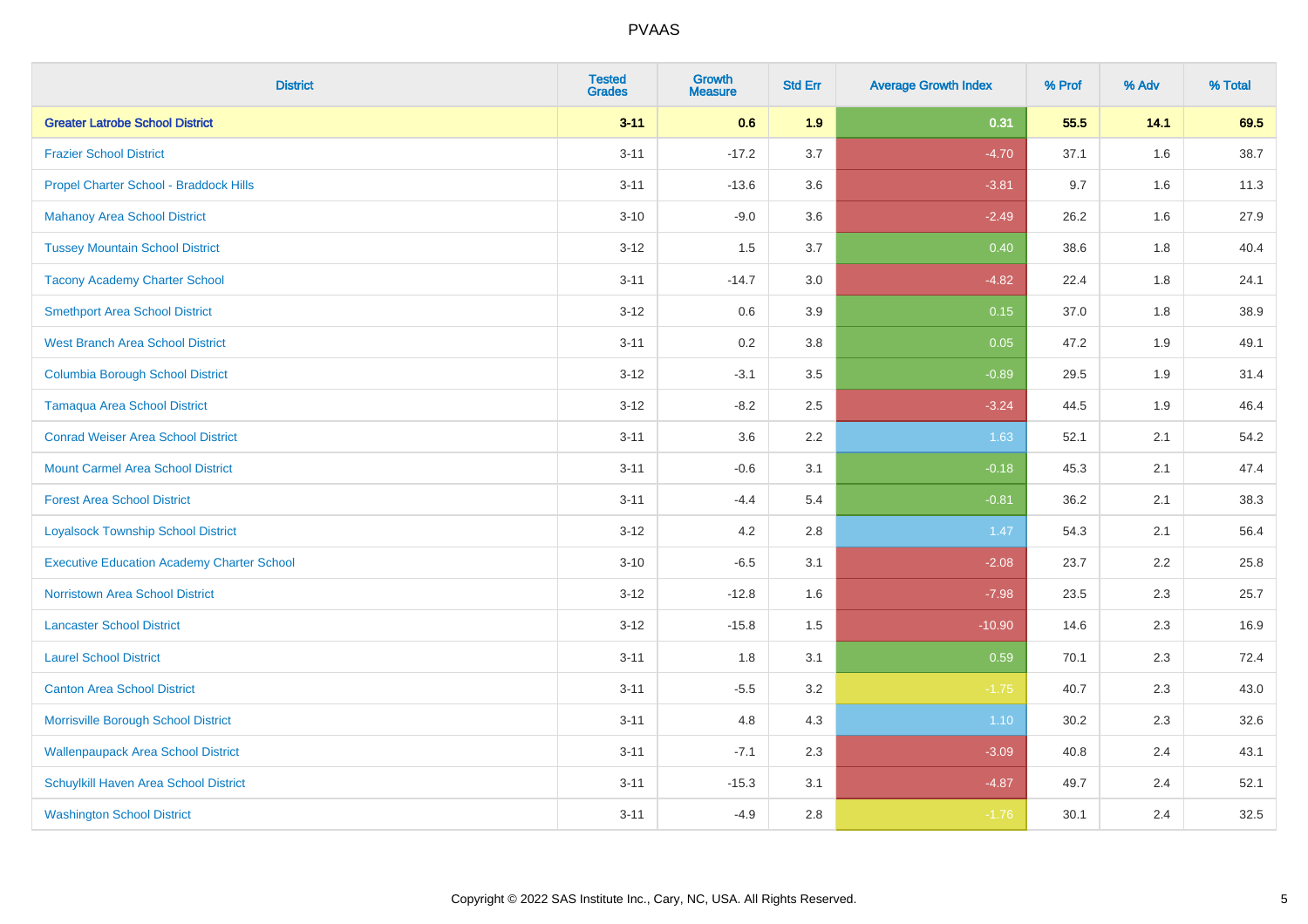| <b>District</b>                            | <b>Tested</b><br><b>Grades</b> | <b>Growth</b><br><b>Measure</b> | <b>Std Err</b> | <b>Average Growth Index</b> | % Prof | % Adv   | % Total |
|--------------------------------------------|--------------------------------|---------------------------------|----------------|-----------------------------|--------|---------|---------|
| <b>Greater Latrobe School District</b>     | $3 - 11$                       | 0.6                             | 1.9            | 0.31                        | 55.5   | 14.1    | 69.5    |
| <b>Reading School District</b>             | $3 - 11$                       | 10.1                            | 1.4            | 7.25                        | 24.7   | 2.4     | 27.2    |
| <b>Dauphin County Technical School</b>     | $9 - 11$                       | $-45.5$                         | 2.6            | $-17.72$                    | 14.4   | 2.5     | 16.9    |
| Southern Huntingdon County School District | $3 - 11$                       | $-12.9$                         | 3.2            | $-3.98$                     | 32.5   | $2.5\,$ | 35.0    |
| <b>New Foundations Charter School</b>      | $3 - 11$                       | 5.4                             | 2.2            | 2.41                        | 47.2   | 2.5     | 49.8    |
| <b>Sullivan County School District</b>     | $3 - 10$                       | $-4.0$                          | 4.4            | $-0.90$                     | 66.7   | 2.6     | 69.2    |
| <b>Lebanon School District</b>             | $3 - 11$                       | $-1.6$                          | 1.9            | $-0.80$                     | 24.4   | 2.6     | 27.0    |
| Philipsburg-Osceola Area School District   | $3 - 11$                       | $-24.8$                         | 3.3            | $-7.43$                     | 19.7   | 2.6     | 22.4    |
| <b>Achievement House Charter School</b>    | $7 - 11$                       | $-0.7$                          | 4.0            | $-0.17$                     | 32.5   | 2.6     | 35.1    |
| <b>Muhlenberg School District</b>          | $3 - 10$                       | 4.0                             | 1.9            | 2.10                        | 34.2   | 2.6     | 36.8    |
| <b>Carbondale Area School District</b>     | $3 - 10$                       | 7.4                             | 3.3            | 2.25                        | 56.6   | 2.6     | 59.2    |
| <b>Allentown City School District</b>      | $3 - 12$                       | 5.3                             | 1.4            | 3.88                        | 25.3   | 2.7     | 28.0    |
| <b>Exeter Township School District</b>     | $3 - 11$                       | $-10.4$                         | 1.9            | $-5.44$                     | 50.6   | 2.7     | 53.3    |
| <b>Tulpehocken Area School District</b>    | $3 - 12$                       | $-13.7$                         | 2.8            | $-4.81$                     | 36.7   | 2.8     | 39.4    |
| <b>West Middlesex Area School District</b> | $3 - 10$                       | $-8.4$                          | 3.8            | $-2.21$                     | 34.9   | 2.8     | 37.6    |
| <b>Central Greene School District</b>      | $3 - 11$                       | $-1.6$                          | 2.8            | $-0.55$                     | 54.2   | 2.8     | 57.0    |
| <b>Monessen City School District</b>       | $3 - 10$                       | 8.3                             | 4.5            | 1.85                        | 42.9   | 2.9     | 45.7    |
| <b>Juniata County School District</b>      | $3 - 12$                       | $-4.9$                          | 2.1            | $-2.26$                     | 38.5   | 2.9     | 41.4    |
| Philadelphia Academy Charter School        | $3 - 11$                       | $-8.9$                          | 2.9            | $-3.04$                     | 50.5   | 2.9     | 53.4    |
| <b>Northwestern School District</b>        | $3 - 11$                       | $-24.9$                         | 3.5            | $-7.13$                     | 42.6   | 2.9     | 45.6    |
| <b>Erie City School District</b>           | $3 - 12$                       | $-14.5$                         | 1.6            | $-9.26$                     | 25.4   | 3.0     | 28.4    |
| Northern Lebanon School District           | $3 - 11$                       | 0.4                             | 2.5            | 0.15                        | 28.0   | 3.0     | 31.0    |
| <b>William Penn School District</b>        | $3 - 12$                       | 8.3                             | 2.1            | 3.99                        | 35.6   | 3.0     | 38.7    |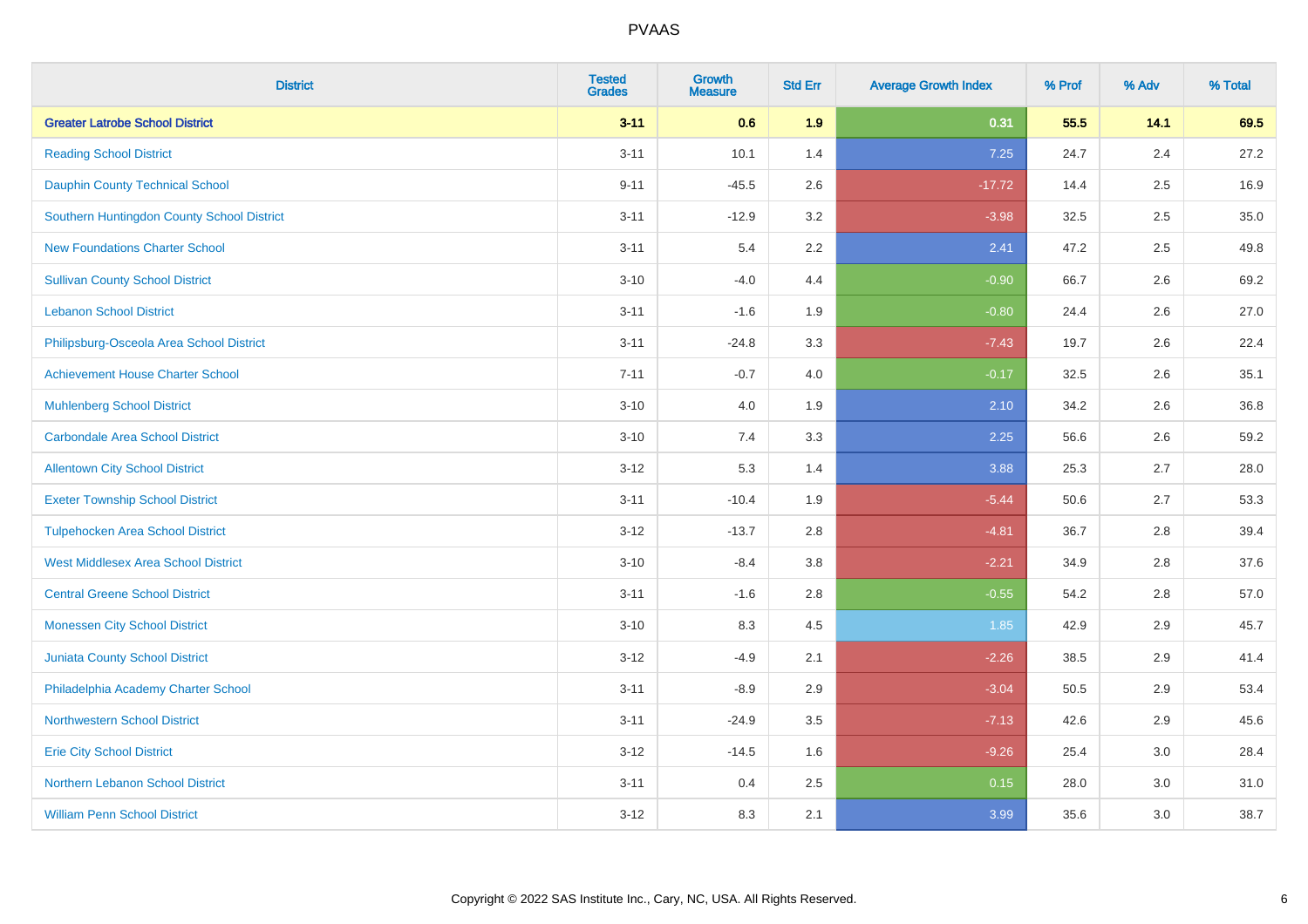| <b>District</b>                                 | <b>Tested</b><br><b>Grades</b> | <b>Growth</b><br><b>Measure</b> | <b>Std Err</b> | <b>Average Growth Index</b> | % Prof | % Adv | % Total |
|-------------------------------------------------|--------------------------------|---------------------------------|----------------|-----------------------------|--------|-------|---------|
| <b>Greater Latrobe School District</b>          | $3 - 11$                       | 0.6                             | 1.9            | 0.31                        | 55.5   | 14.1  | 69.5    |
| <b>Wyoming Valley West School District</b>      | $3 - 11$                       | $-2.2$                          | 2.4            | $-0.91$                     | 49.4   | 3.0   | 52.4    |
| <b>City CHS</b>                                 | $10 - 11$                      | 13.6                            | 2.7            | 5.12                        | 45.8   | 3.0   | 48.8    |
| <b>Blue Ridge School District</b>               | $3 - 11$                       | $-0.5$                          | 3.6            | $-0.12$                     | 44.6   | 3.1   | 47.7    |
| <b>Mcguffey School District</b>                 | $3 - 11$                       | 2.1                             | 2.6            | 0.81                        | 57.7   | 3.1   | 60.8    |
| <b>Penns Manor Area School District</b>         | $3 - 12$                       | $-17.0$                         | 3.7            | $-4.52$                     | 29.7   | 3.1   | 32.8    |
| <b>Clearfield Area School District</b>          | $3 - 10$                       | $-9.4$                          | 2.6            | $-3.56$                     | 43.0   | 3.1   | 46.1    |
| Pennsylvania Distance Learning Charter School   | $3 - 12$                       | 9.3                             | 4.2            | 2.22                        | 42.2   | 3.1   | 45.3    |
| <b>Union City Area School District</b>          | $3 - 12$                       | $-10.2$                         | 3.6            | $-2.87$                     | 42.9   | 3.2   | 46.0    |
| <b>Shamokin Area School District</b>            | $3 - 11$                       | $-7.7$                          | 4.8            | $-1.60$                     | 38.1   | 3.2   | 41.3    |
| <b>Lakeview School District</b>                 | $3 - 11$                       | $-0.9$                          | 3.7            | $-0.24$                     | 60.3   | 3.2   | 63.5    |
| <b>Penn-Delco School District</b>               | $3 - 11$                       | $-6.8$                          | 1.9            | $-3.51$                     | 46.6   | 3.2   | 49.8    |
| <b>Bucks County Technical High School</b>       | $9 - 10$                       | $-12.0$                         | 2.5            | $-4.84$                     | 35.9   | 3.2   | 39.2    |
| <b>Minersville Area School District</b>         | $3 - 11$                       | $-14.4$                         | 3.7            | $-3.90$                     | 39.3   | 3.3   | 42.6    |
| <b>Elk Lake School District</b>                 | $3 - 11$                       | $-4.0$                          | 3.3            | $-1.23$                     | 46.2   | 3.3   | 49.4    |
| Mastery Charter School - Shoemaker Campus       | $7 - 10$                       | 4.1                             | 3.0            | 1.34                        | 20.9   | 3.3   | 24.2    |
| <b>Allegheny-Clarion Valley School District</b> | $3 - 10$                       | 7.8                             | 4.7            | 1.65                        | 53.3   | 3.3   | 56.7    |
| <b>Northeast Bradford School District</b>       | $3 - 10$                       | $-3.1$                          | 4.0            | $-0.78$                     | 33.9   | 3.4   | 37.3    |
| <b>MaST Community Charter School II</b>         | $3 - 10$                       | 4.4                             | 3.2            | 1.37                        | 28.4   | 3.4   | 31.8    |
| <b>Mount Union Area School District</b>         | $3 - 10$                       | $-6.1$                          | 3.1            | $-1.97$                     | 32.2   | 3.4   | 35.6    |
| <b>Juniata Valley School District</b>           | $3 - 11$                       | $-3.9$                          | 3.5            | $-1.10$                     | 44.4   | 3.5   | 47.8    |
| <b>Big Beaver Falls Area School District</b>    | $3 - 11$                       | $-3.9$                          | 3.3            | $-1.18$                     | 34.1   | 3.5   | 37.6    |
| <b>Scranton School District</b>                 | $3 - 12$                       | $-2.9$                          | 2.4            | $-1.22$                     | 45.6   | 3.6   | 49.1    |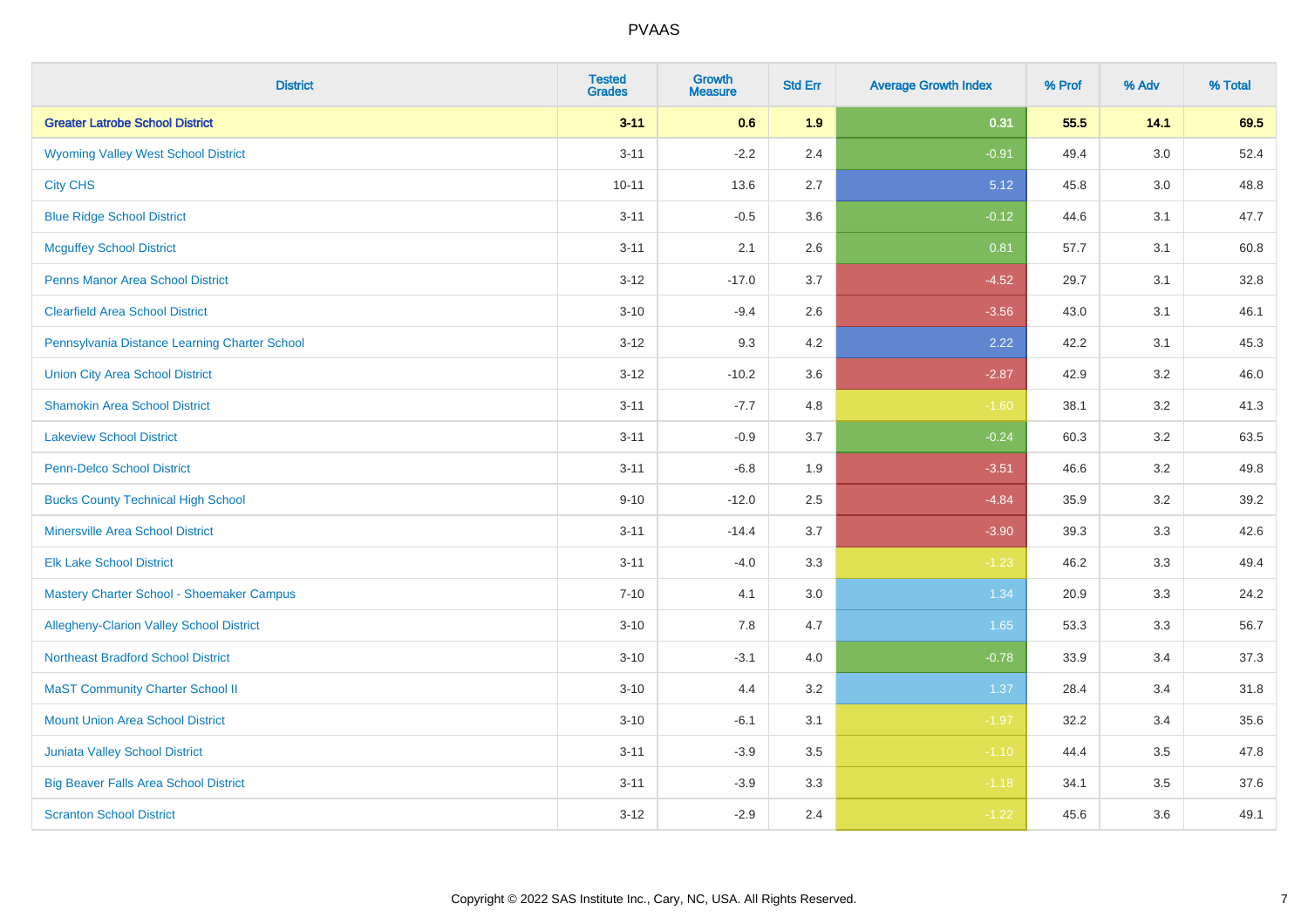| <b>District</b>                                | <b>Tested</b><br><b>Grades</b> | <b>Growth</b><br><b>Measure</b> | <b>Std Err</b> | <b>Average Growth Index</b> | % Prof | % Adv   | % Total |
|------------------------------------------------|--------------------------------|---------------------------------|----------------|-----------------------------|--------|---------|---------|
| <b>Greater Latrobe School District</b>         | $3 - 11$                       | 0.6                             | 1.9            | 0.31                        | 55.5   | 14.1    | 69.5    |
| <b>Springfield Township School District</b>    | $3 - 11$                       | $-18.9$                         | 3.2            | $-5.88$                     | 62.6   | $3.6\,$ | 66.3    |
| <b>Woodland Hills School District</b>          | $3 - 12$                       | 3.2                             | 2.6            | 1.22                        | 31.4   | 3.6     | 35.0    |
| <b>Bristol Township School District</b>        | $3 - 11$                       | $-13.9$                         | 2.0            | $-7.05$                     | 31.0   | 3.7     | 34.7    |
| <b>Lakeland School District</b>                | $3 - 11$                       | 1.1                             | 2.8            | 0.38                        | 48.6   | 3.7     | 52.3    |
| <b>Highlands School District</b>               | $3 - 11$                       | $-7.4$                          | 2.7            | $-2.76$                     | 44.4   | 3.7     | 48.2    |
| New Kensington-Arnold School District          | $3 - 11$                       | $-0.4$                          | 3.8            | $-0.10$                     | 40.7   | 3.7     | 44.4    |
| <b>Muncy School District</b>                   | $3 - 11$                       | $-8.1$                          | 3.7            | $-2.21$                     | 42.0   | 3.8     | 45.8    |
| <b>Fairfield Area School District</b>          | $3 - 11$                       | $-5.6$                          | 3.4            | $-1.66$                     | 57.9   | 4.0     | 61.8    |
| Mifflinburg Area School District               | $3 - 11$                       | $-15.8$                         | 2.5            | $-6.30$                     | 42.4   | 4.0     | 46.4    |
| <b>Easton Area School District</b>             | $3 - 12$                       | $-4.1$                          | 1.4            | $-2.91$                     | 39.9   | 4.0     | 43.9    |
| <b>Upper Moreland Township School District</b> | $3 - 11$                       | $-5.0$                          | 2.2            | $-2.31$                     | 57.9   | 4.0     | 61.9    |
| <b>Yough School District</b>                   | $3 - 10$                       | $-6.6$                          | 2.7            | $-2.43$                     | 50.8   | 4.0     | 54.8    |
| Southern Columbia Area School District         | $3 - 11$                       | $-14.6$                         | 3.0            | $-4.92$                     | 55.0   | 4.0     | 59.0    |
| <b>Hopewell Area School District</b>           | $3 - 11$                       | 2.6                             | 2.7            | 0.97                        | 58.4   | 4.0     | 62.4    |
| <b>Elizabeth Forward School District</b>       | $3 - 11$                       | $-8.4$                          | 2.4            | $-3.41$                     | 51.7   | 4.0     | 55.7    |
| <b>Curwensville Area School District</b>       | $3 - 11$                       | $-27.9$                         | 4.1            | $-6.72$                     | 42.5   | 4.1     | 46.6    |
| <b>Freedom Area School District</b>            | $3 - 11$                       | $-7.1$                          | 3.0            | $-2.37$                     | 43.8   | 4.2     | 47.9    |
| Jefferson-Morgan School District               | $3 - 10$                       | $-9.9$                          | 4.2            | $-2.35$                     | 43.8   | 4.2     | 47.9    |
| <b>Stroudsburg Area School District</b>        | $3 - 11$                       | $5.5\,$                         | 1.9            | 2.88                        | 48.1   | 4.2     | 52.3    |
| <b>Coatesville Area School District</b>        | $3 - 11$                       | $-4.4$                          | 1.7            | $-2.62$                     | 36.3   | 4.2     | 40.5    |
| <b>East Lycoming School District</b>           | $3 - 11$                       | $-6.0$                          | 2.7            | $-2.24$                     | 48.3   | 4.2     | 52.5    |
| <b>New Castle Area School District</b>         | $3 - 12$                       | $-6.4$                          | 2.4            | $-2.66$                     | 32.5   | 4.3     | 36.8    |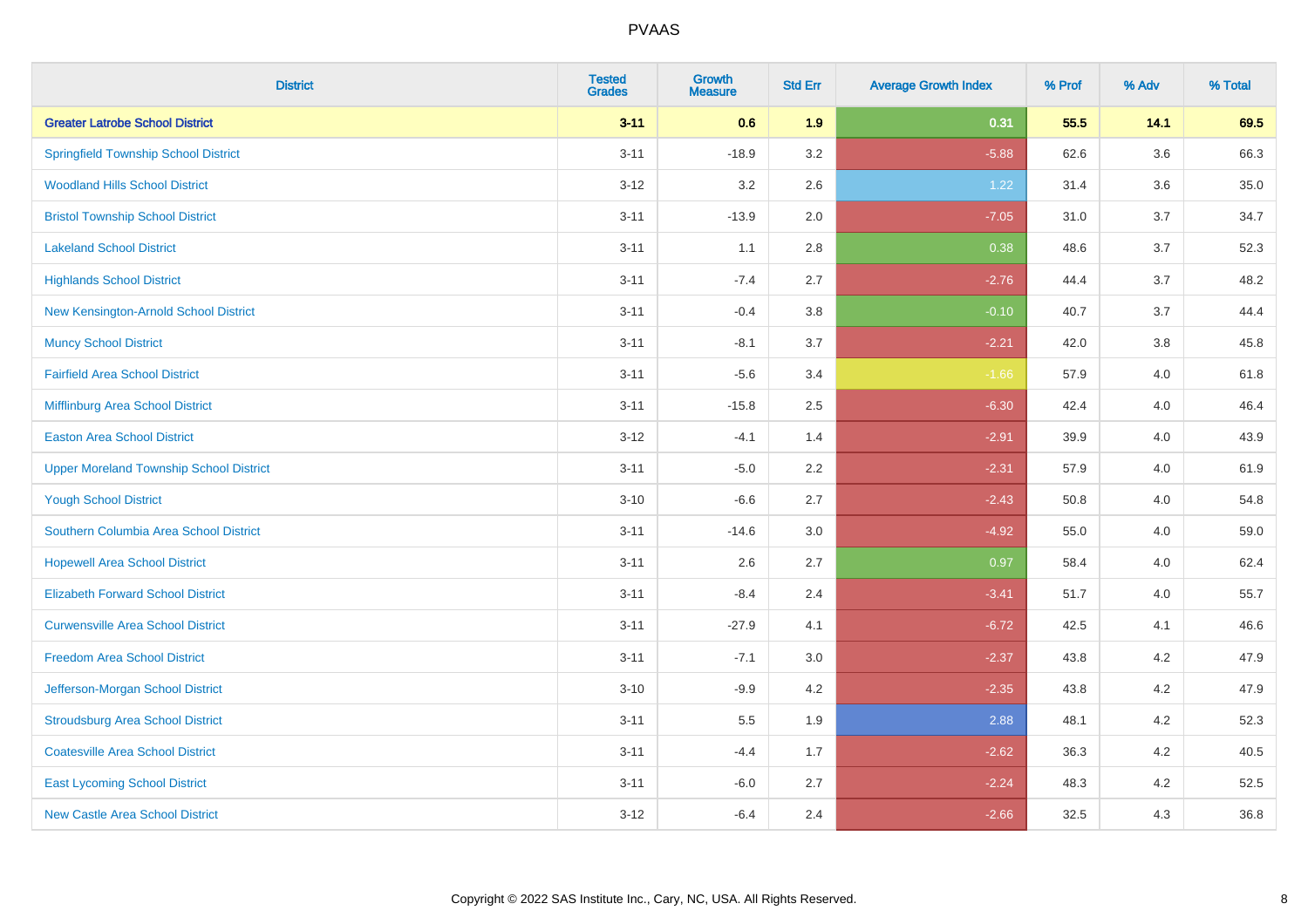| <b>District</b>                           | <b>Tested</b><br><b>Grades</b> | <b>Growth</b><br><b>Measure</b> | <b>Std Err</b> | <b>Average Growth Index</b> | % Prof | % Adv | % Total |
|-------------------------------------------|--------------------------------|---------------------------------|----------------|-----------------------------|--------|-------|---------|
| <b>Greater Latrobe School District</b>    | $3 - 11$                       | 0.6                             | 1.9            | 0.31                        | 55.5   | 14.1  | 69.5    |
| <b>Panther Valley School District</b>     | $3 - 12$                       | $-0.6$                          | 3.3            | $-0.19$                     | 47.9   | $4.3$ | 52.1    |
| <b>Tri-Valley School District</b>         | $3 - 10$                       | $-6.4$                          | 4.1            | $-1.57$                     | 37.0   | 4.4   | 41.3    |
| <b>Galeton Area School District</b>       | $3 - 11$                       | 2.2                             | 5.3            | 0.42                        | 41.3   | 4.4   | 45.6    |
| <b>West York Area School District</b>     | $3 - 12$                       | 3.2                             | 2.3            | 1.38                        | 53.8   | 4.4   | 58.2    |
| <b>Franklin Area School District</b>      | $3 - 11$                       | 6.6                             | 2.8            | 2.34                        | 48.2   | 4.5   | 52.7    |
| <b>Chartiers-Houston School District</b>  | $3 - 10$                       | $-8.6$                          | 3.5            | $-2.41$                     | 59.7   | 4.5   | 64.2    |
| South Williamsport Area School District   | $3 - 10$                       | $-5.7$                          | 2.5            | $-2.30$                     | 45.5   | 4.5   | 50.0    |
| <b>Mckeesport Area School District</b>    | $3 - 12$                       | 9.0                             | 2.4            | 3.72                        | 31.0   | 4.5   | 35.5    |
| <b>Solanco School District</b>            | $3 - 11$                       | $-11.0$                         | 2.0            | $-5.55$                     | 41.6   | 4.5   | 46.1    |
| <b>Reach Cyber Charter School</b>         | $3 - 11$                       | 8.1                             | 4.7            | 1.72                        | 42.4   | 4.6   | 47.0    |
| <b>Avonworth School District</b>          | $3 - 10$                       | $-12.6$                         | 3.1            | $-4.01$                     | 59.8   | 4.6   | 64.4    |
| Johnsonburg Area School District          | $3 - 11$                       | $-14.1$                         | 3.9            | $-3.62$                     | 54.0   | 4.6   | 58.6    |
| <b>Keystone Central School District</b>   | $3 - 11$                       | $-5.1$                          | 2.0            | $-2.46$                     | 44.7   | 4.6   | 49.4    |
| <b>Bangor Area School District</b>        | $3 - 12$                       | $-0.9$                          | 2.0            | $-0.43$                     | 44.3   | 4.7   | 49.0    |
| <b>Titusville Area School District</b>    | $3 - 11$                       | $-13.2$                         | 2.6            | $-4.99$                     | 43.2   | 4.8   | 48.0    |
| Insight PA Cyber Charter School           | $3 - 11$                       | 0.7                             | 5.7            | 0.12                        | 50.0   | 4.8   | 54.8    |
| <b>Interboro School District</b>          | $3 - 12$                       | $-7.3$                          | 2.1            | $-3.43$                     | 46.6   | 4.8   | 51.4    |
| <b>Upper Dauphin Area School District</b> | $3 - 11$                       | $-6.3$                          | 3.2            | $-1.98$                     | 37.4   | 4.8   | 42.2    |
| <b>Greensburg Salem School District</b>   | $3 - 11$                       | $-4.4$                          | 2.4            | $-1.88$                     | 47.6   | 4.9   | 52.4    |
| <b>General Mclane School District</b>     | $3 - 11$                       | 3.1                             | 2.9            | 1.07                        | 62.3   | 4.9   | 67.2    |
| <b>Redbank Valley School District</b>     | $3 - 11$                       | $-9.5$                          | 3.4            | $-2.77$                     | 31.5   | 4.9   | 36.4    |
| <b>Palmerton Area School District</b>     | $3 - 11$                       | $-1.2$                          | 3.0            | $-0.39$                     | 57.4   | 5.0   | 62.4    |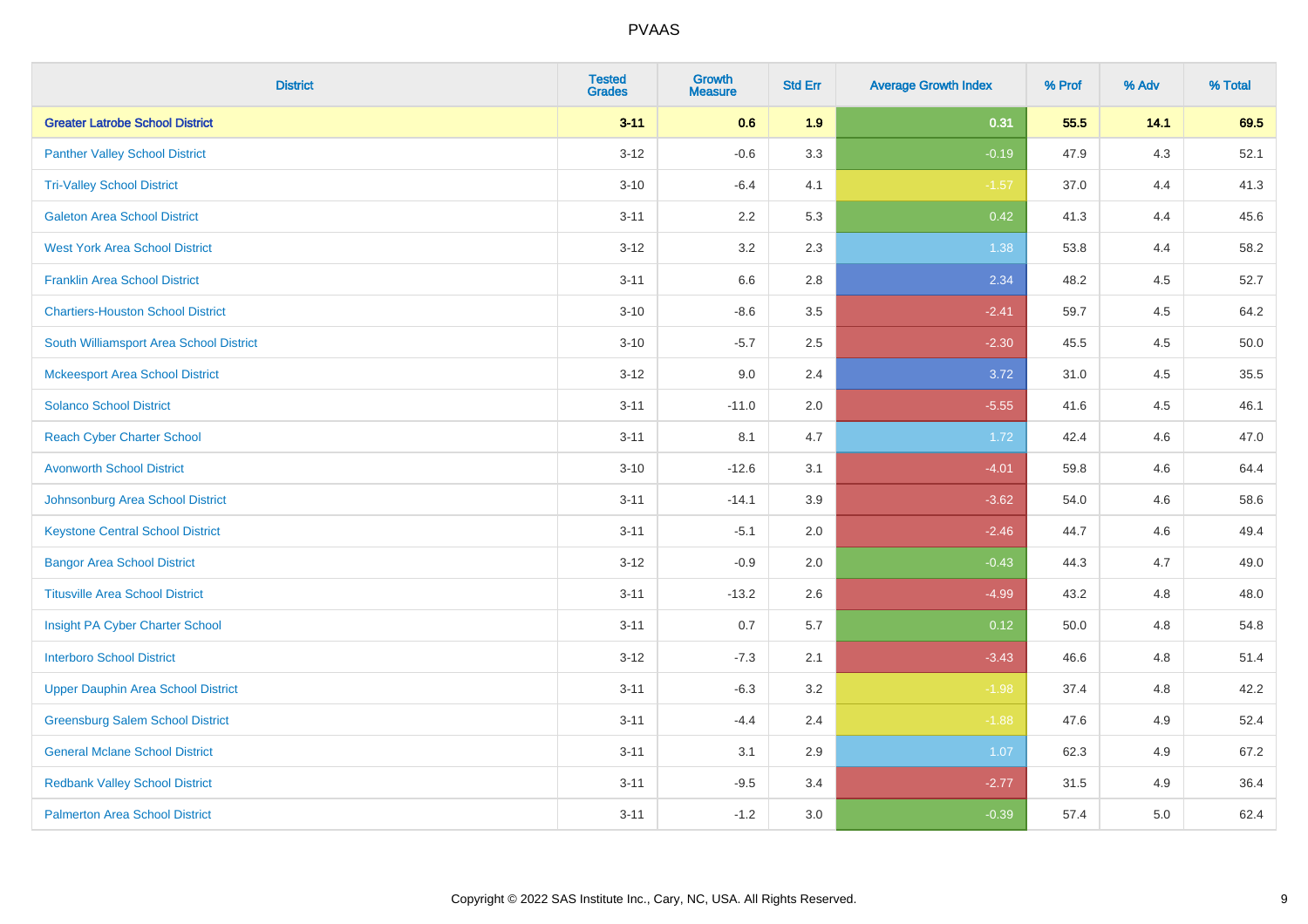| <b>District</b>                               | <b>Tested</b><br><b>Grades</b> | <b>Growth</b><br><b>Measure</b> | <b>Std Err</b> | <b>Average Growth Index</b> | % Prof | % Adv | % Total |
|-----------------------------------------------|--------------------------------|---------------------------------|----------------|-----------------------------|--------|-------|---------|
| <b>Greater Latrobe School District</b>        | $3 - 11$                       | 0.6                             | 1.9            | 0.31                        | 55.5   | 14.1  | 69.5    |
| Pennsylvania Cyber Charter School             | $3 - 11$                       | 11.6                            | 1.5            | 7.54                        | 46.3   | 5.0   | 51.3    |
| Pocono Mountain School District               | $3 - 12$                       | 6.8                             | 1.5            | 4.62                        | 45.8   | 5.0   | 50.7    |
| <b>Roberto Clemente Charter School</b>        | $3 - 12$                       | 2.2                             | 4.9            | 0.45                        | 27.5   | 5.0   | 32.5    |
| <b>Shenandoah Valley School District</b>      | $3 - 11$                       | 9.7                             | 3.9            | 2.49                        | 28.3   | 5.0   | 33.3    |
| Lehigh Valley Academy Regional Charter School | $3 - 11$                       | 0.7                             | 2.3            | 0.32                        | 46.3   | 5.0   | 51.4    |
| North Schuylkill School District              | $3 - 11$                       | $-1.0$                          | 2.4            | $-0.42$                     | 41.8   | 5.1   | 46.8    |
| <b>Turkeyfoot Valley Area School District</b> | $3 - 12$                       | $-4.3$                          | 5.6            | $-0.76$                     | 22.0   | 5.1   | 27.1    |
| <b>Wilmington Area School District</b>        | $3 - 11$                       | 7.5                             | 3.0            | 2.48                        | 55.1   | 5.1   | 60.2    |
| <b>Northern Cambria School District</b>       | $3 - 11$                       | 10.0                            | 3.3            | 3.04                        | 47.4   | 5.1   | 52.6    |
| <b>Fort Cherry School District</b>            | $3 - 10$                       | $-5.9$                          | 3.8            | $-1.56$                     | 55.2   | 5.2   | 60.3    |
| <b>Sharon City School District</b>            | $3 - 11$                       | 4.9                             | 2.6            | 1.87                        | 48.2   | 5.3   | 53.4    |
| Middletown Area School District               | $3 - 11$                       | $-5.3$                          | 2.6            | $-2.05$                     | 46.4   | 5.3   | 51.7    |
| <b>Warren County School District</b>          | $3 - 11$                       | $-0.1$                          | 1.8            | $-0.06$                     | 37.2   | 5.3   | 42.6    |
| <b>Glendale School District</b>               | $3 - 10$                       | $-0.9$                          | 3.7            | $-0.24$                     | 50.0   | 5.4   | 55.4    |
| <b>Wilkes-Barre Area School District</b>      | $3 - 11$                       | 0.1                             | 3.2            | 0.02                        | 35.5   | 5.4   | 40.9    |
| <b>Purchase Line School District</b>          | $3 - 12$                       | 1.7                             | 3.5            | 0.47                        | 43.1   | 5.4   | 48.5    |
| <b>Benton Area School District</b>            | $3 - 10$                       | $-9.7$                          | 4.5            | $-2.18$                     | 43.2   | 5.4   | 48.6    |
| <b>Millville Area School District</b>         | $3 - 12$                       | $-0.9$                          | 4.7            | $-0.18$                     | 51.4   | 5.4   | 56.8    |
| <b>Pottsville Area School District</b>        | $3 - 12$                       | 4.4                             | 2.3            | 1.94                        | 44.8   | 5.4   | 50.2    |
| <b>Montrose Area School District</b>          | $3 - 10$                       | $-5.5$                          | 3.0            | $-1.82$                     | 46.7   | 5.4   | 52.2    |
| <b>Antietam School District</b>               | $3 - 10$                       | $-4.3$                          | 3.8            | $-1.13$                     | 36.4   | 5.4   | 41.8    |
| <b>Berwick Area School District</b>           | $3 - 11$                       | $-9.3$                          | 2.6            | $-3.59$                     | 42.1   | 5.5   | 47.6    |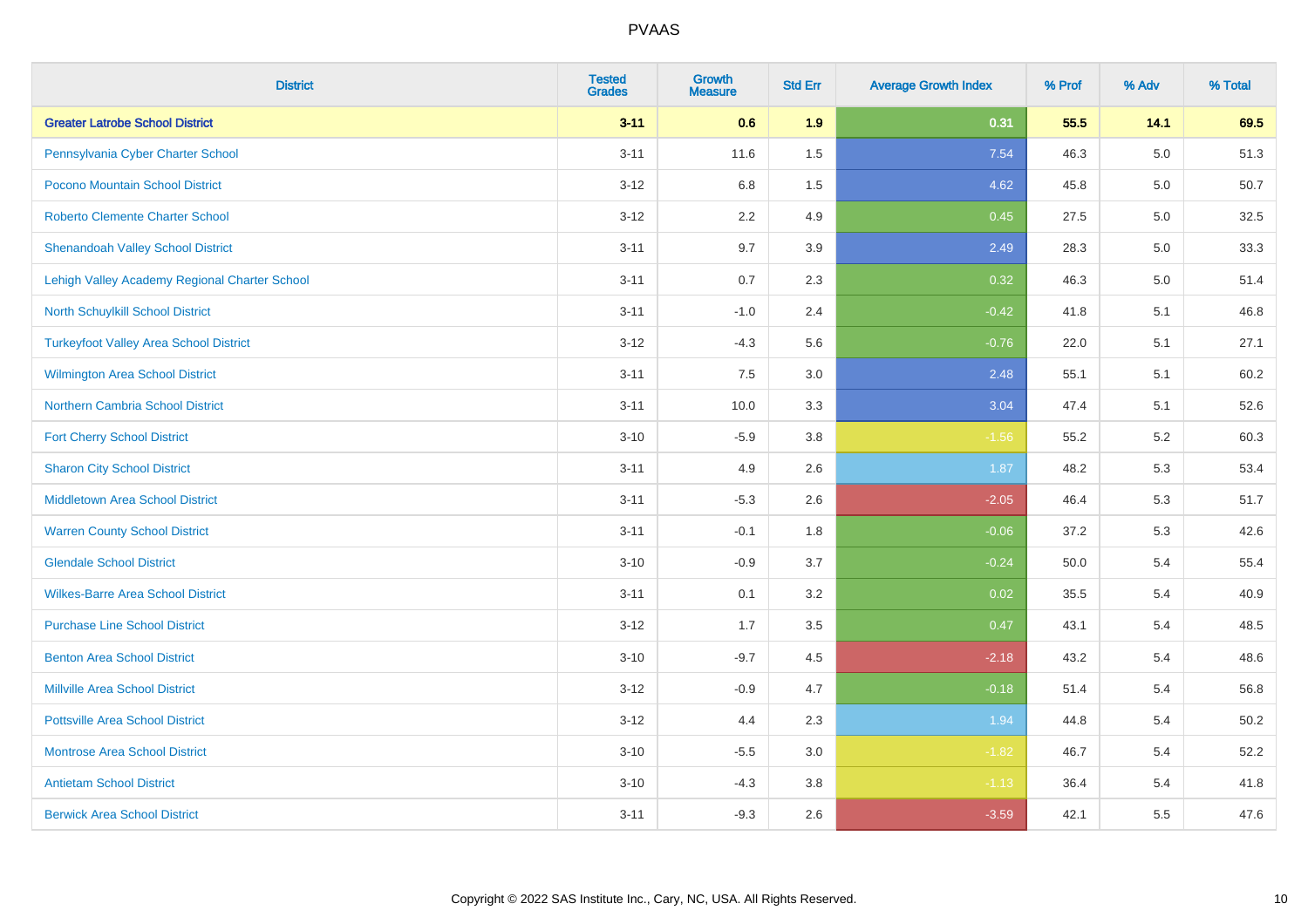| <b>District</b>                            | <b>Tested</b><br><b>Grades</b> | <b>Growth</b><br><b>Measure</b> | <b>Std Err</b> | <b>Average Growth Index</b> | % Prof | % Adv | % Total |
|--------------------------------------------|--------------------------------|---------------------------------|----------------|-----------------------------|--------|-------|---------|
| <b>Greater Latrobe School District</b>     | $3 - 11$                       | 0.6                             | 1.9            | 0.31                        | 55.5   | 14.1  | 69.5    |
| <b>Pleasant Valley School District</b>     | $3 - 11$                       | 3.1                             | 2.0            | 1.57                        | 57.2   | 5.5   | 62.8    |
| <b>Punxsutawney Area School District</b>   | $3 - 11$                       | 4.2                             | 2.9            | 1.45                        | 55.0   | 5.5   | 60.6    |
| <b>Neshannock Township School District</b> | $3 - 10$                       | $-9.7$                          | 2.9            | $-3.34$                     | 62.4   | 5.6   | 67.9    |
| <b>Austin Area School District</b>         | $3 - 11$                       | $-5.7$                          | 6.4            | $-0.90$                     | 33.3   | 5.6   | 38.9    |
| <b>Conemaugh Valley School District</b>    | $3 - 12$                       | $-3.2$                          | 4.1            | $-0.78$                     | 48.2   | 5.6   | 53.7    |
| <b>York Co School Of Technology</b>        | $9 - 12$                       | $-3.8$                          | 1.7            | $-2.22$                     | 39.1   | 5.6   | 44.7    |
| Susquehanna Township School District       | $3 - 12$                       | $-5.8$                          | 2.7            | $-2.17$                     | 36.0   | 5.6   | 41.6    |
| <b>Lehighton Area School District</b>      | $3 - 11$                       | $-1.6$                          | 2.3            | $-0.70$                     | 51.1   | 5.6   | 56.7    |
| <b>Steel Valley School District</b>        | $3 - 11$                       | 6.5                             | 3.4            | 1.89                        | 50.7   | 5.6   | 56.3    |
| <b>Troy Area School District</b>           | $3 - 10$                       | $-4.3$                          | 3.4            | $-1.26$                     | 43.2   | 5.7   | 48.9    |
| <b>Hanover Area School District</b>        | $3 - 11$                       | 2.2                             | 4.6            | 0.48                        | 42.9   | 5.7   | 48.6    |
| Mastery Charter School - Hardy Williams    | $3 - 11$                       | 11.4                            | 3.4            | 3.33                        | 44.3   | 5.7   | 50.0    |
| New Brighton Area School District          | $3 - 11$                       | 4.6                             | 3.1            | $1.47$                      | 60.9   | 5.8   | 66.7    |
| <b>Chestnut Ridge School District</b>      | $3 - 12$                       | $-3.4$                          | 2.9            | $-1.17$                     | 46.6   | 5.8   | 52.4    |
| Oil City Area School District              | $3 - 11$                       | $-2.9$                          | 2.6            | $-1.08$                     | 44.4   | 5.8   | 50.2    |
| <b>Uniontown Area School District</b>      | $3 - 11$                       | 6.0                             | 3.2            | 1.87                        | 62.4   | 5.9   | 68.2    |
| <b>North Star School District</b>          | $3 - 11$                       | $-8.7$                          | 3.5            | $-2.51$                     | 47.8   | 6.0   | 53.7    |
| <b>Cambria Heights School District</b>     | $3 - 10$                       | $-4.1$                          | 3.1            | $-1.32$                     | 51.0   | 6.0   | 57.0    |
| <b>Corry Area School District</b>          | $3 - 11$                       | $-5.3$                          | 2.6            | $-2.03$                     | 38.5   | 6.0   | 44.5    |
| <b>Dover Area School District</b>          | $3 - 12$                       | 6.0                             | 2.1            | 2.94                        | 52.2   | 6.0   | 58.2    |
| <b>Southeastern Greene School District</b> | $3 - 10$                       | 3.3                             | 4.6            | 0.72                        | 57.6   | 6.1   | 63.6    |
| <b>Armstrong School District</b>           | $3 - 11$                       | 2.6                             | 1.7            | 1.53                        | 51.5   | 6.1   | 57.6    |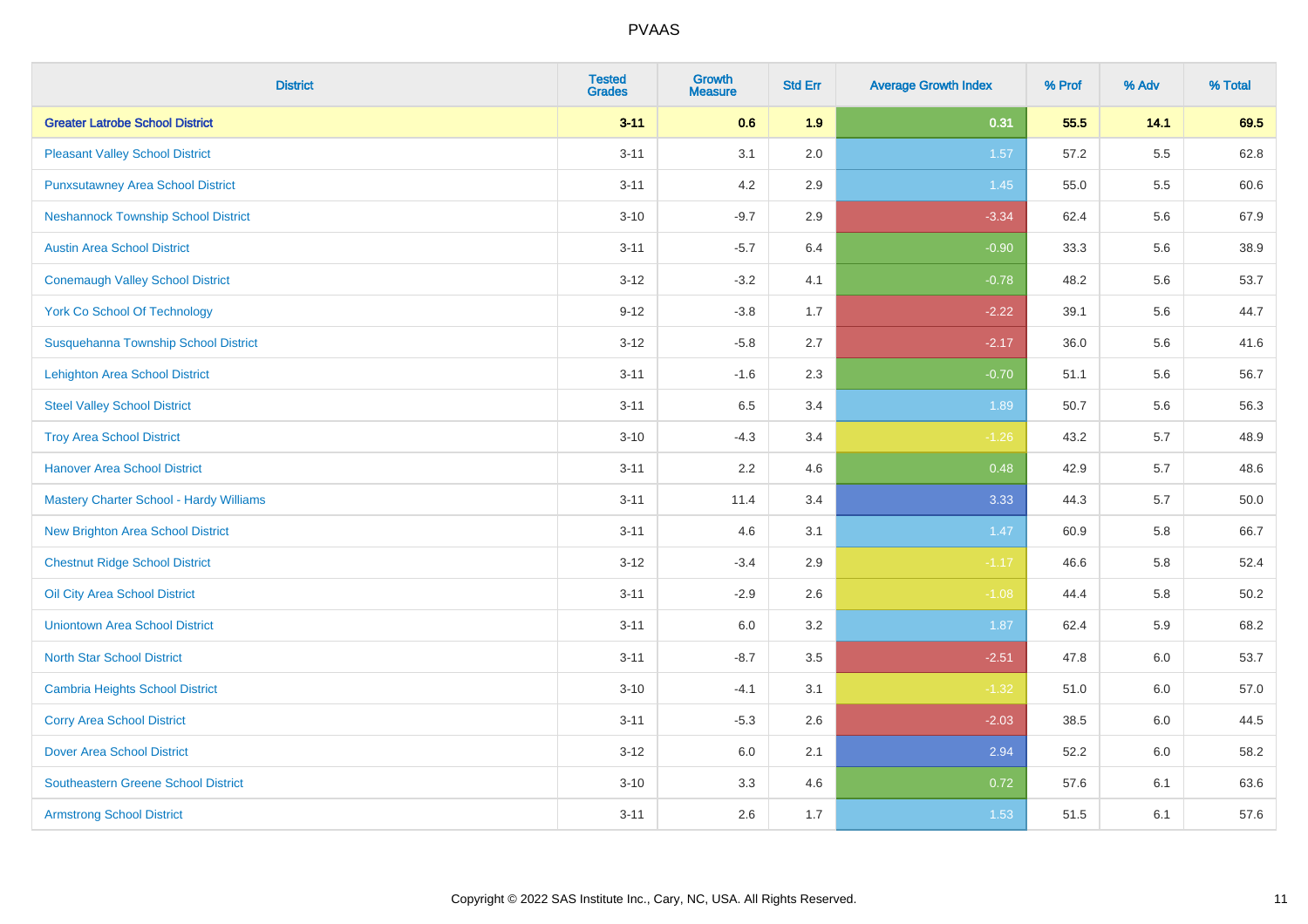| <b>District</b>                               | <b>Tested</b><br><b>Grades</b> | <b>Growth</b><br><b>Measure</b> | <b>Std Err</b> | <b>Average Growth Index</b> | % Prof | % Adv   | % Total |
|-----------------------------------------------|--------------------------------|---------------------------------|----------------|-----------------------------|--------|---------|---------|
| <b>Greater Latrobe School District</b>        | $3 - 11$                       | 0.6                             | 1.9            | 0.31                        | 55.5   | 14.1    | 69.5    |
| <b>Valley Grove School District</b>           | $3 - 10$                       | $-3.7$                          | 3.7            | $-1.01$                     | 51.2   | 6.1     | 57.3    |
| <b>Shikellamy School District</b>             | $3 - 10$                       | $-22.3$                         | 2.5            | $-8.92$                     | 33.3   | 6.1     | 39.5    |
| <b>Brentwood Borough School District</b>      | $3 - 11$                       | $-5.3$                          | $3.0\,$        | $-1.72$                     | 52.0   | 6.1     | 58.2    |
| <b>Brownsville Area School District</b>       | $3 - 12$                       | $-7.2$                          | 3.9            | $-1.83$                     | 34.4   | 6.1     | 40.5    |
| <b>Otto-Eldred School District</b>            | $3 - 11$                       | $-0.7$                          | 4.2            | $-0.15$                     | 56.2   | 6.2     | 62.5    |
| <b>Moniteau School District</b>               | $3 - 11$                       | $-11.8$                         | 3.3            | $-3.56$                     | 50.0   | 6.3     | 56.3    |
| <b>Carlisle Area School District</b>          | $3 - 11$                       | $-5.3$                          | 1.9            | $-2.81$                     | 54.0   | 6.3     | 60.3    |
| <b>Rose Tree Media School District</b>        | $3 - 10$                       | $-25.6$                         | 2.4            | $-10.76$                    | 54.8   | 6.4     | 61.2    |
| Southern Tioga School District                | $3 - 11$                       | $-11.5$                         | 2.7            | $-4.25$                     | 47.8   | 6.4     | 54.3    |
| <b>Keystone School District</b>               | $3 - 11$                       | 3.1                             | 3.3            | 0.94                        | 50.6   | 6.5     | 57.1    |
| <b>Western Beaver County School District</b>  | $3 - 11$                       | $-7.8$                          | 4.2            | $-1.87$                     | 56.5   | 6.5     | 63.0    |
| <b>Chichester School District</b>             | $3 - 11$                       | $-2.7$                          | 2.3            | $-1.17$                     | 44.6   | 6.6     | 51.2    |
| <b>Towanda Area School District</b>           | $3 - 11$                       | 4.0                             | 2.8            | 1.44                        | 39.4   | 6.6     | 46.0    |
| <b>Salisbury Township School District</b>     | $3 - 11$                       | 6.3                             | 3.6            | 1.77                        | 46.2   | 6.6     | 52.8    |
| <b>United School District</b>                 | $3 - 11$                       | 2.1                             | 3.4            | 0.63                        | 60.3   | 6.6     | 66.9    |
| <b>South Eastern School District</b>          | $3 - 11$                       | 0.9                             | 2.4            | 0.39                        | 54.8   | 6.6     | 61.4    |
| <b>Agora Cyber Charter School</b>             | $3 - 11$                       | 5.8                             | 2.6            | 2.28                        | 42.8   | 6.6     | 49.4    |
| <b>Upper Darby School District</b>            | $3 - 12$                       | 6.9                             | 1.5            | 4.62                        | 45.0   | 6.7     | 51.7    |
| <b>Palisades School District</b>              | $3 - 11$                       | $-8.7$                          | 2.8            | $-3.06$                     | 53.8   | $6.7\,$ | 60.5    |
| <b>Mifflin County School District</b>         | $3 - 11$                       | 9.1                             | 1.7            | 5.49                        | 47.1   | 6.7     | 53.8    |
| South Side Area School District               | $3 - 11$                       | $-1.6$                          | 3.3            | $-0.48$                     | 50.0   | 6.8     | 56.8    |
| <b>Clarion-Limestone Area School District</b> | $3 - 12$                       | $-2.5$                          | 4.1            | $-0.60$                     | 56.8   | 6.8     | 63.6    |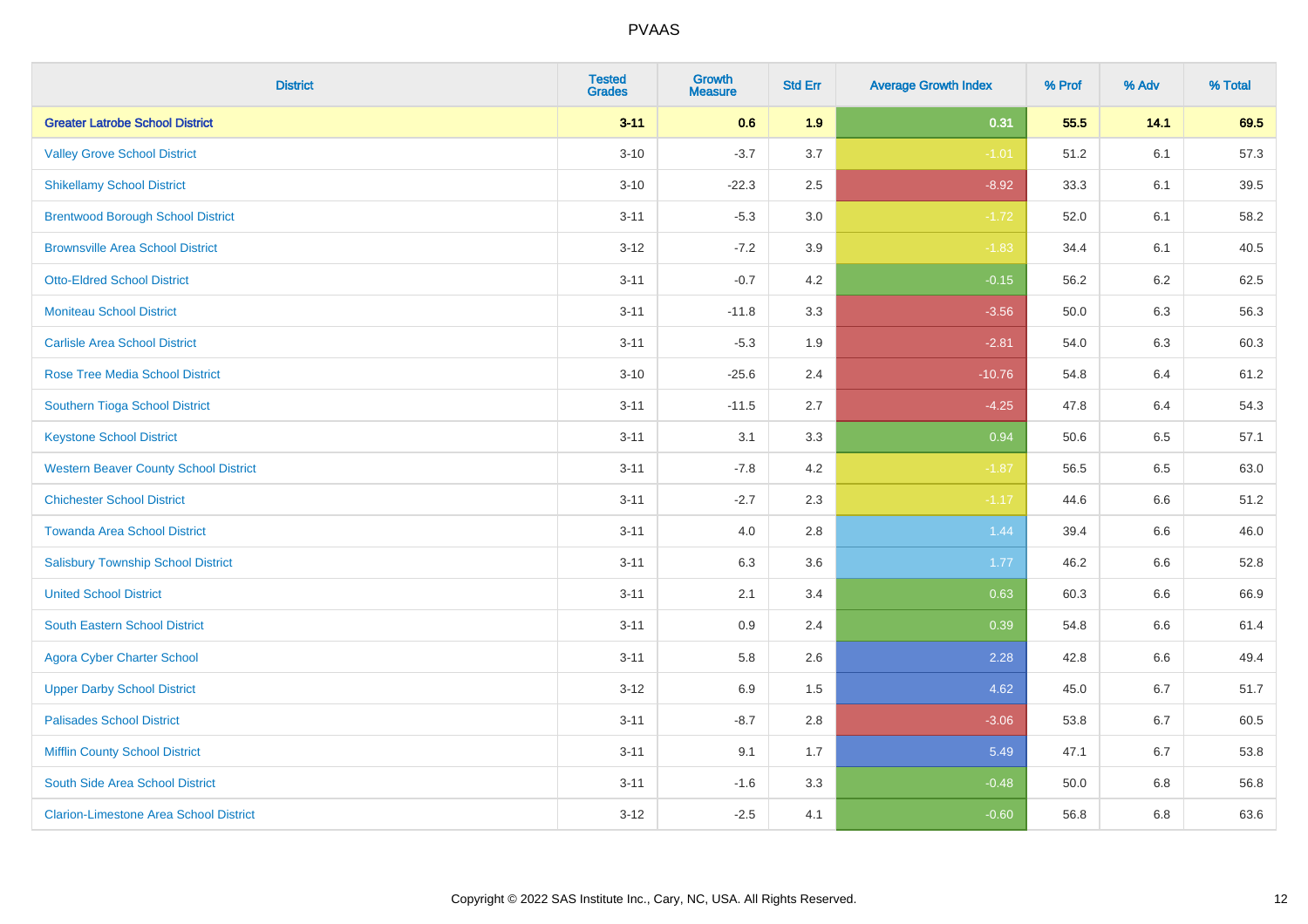| <b>District</b>                              | <b>Tested</b><br><b>Grades</b> | Growth<br><b>Measure</b> | <b>Std Err</b> | <b>Average Growth Index</b> | % Prof | % Adv   | % Total |
|----------------------------------------------|--------------------------------|--------------------------|----------------|-----------------------------|--------|---------|---------|
| <b>Greater Latrobe School District</b>       | $3 - 11$                       | 0.6                      | 1.9            | 0.31                        | 55.5   | 14.1    | 69.5    |
| <b>Waynesboro Area School District</b>       | $3 - 12$                       | $-6.1$                   | 1.9            | $-3.20$                     | 50.0   | $6.8\,$ | 56.8    |
| <b>Bermudian Springs School District</b>     | $3 - 11$                       | $-5.5$                   | 2.9            | $-1.94$                     | 56.4   | 6.8     | 63.2    |
| <b>Susquehanna Community School District</b> | $3 - 11$                       | $-2.8$                   | 4.2            | $-0.66$                     | 49.4   | $6.9\,$ | 56.3    |
| <b>Greenville Area School District</b>       | $3 - 11$                       | 0.7                      | 2.9            | 0.26                        | 53.4   | $6.9\,$ | 60.3    |
| <b>Milton Area School District</b>           | $3 - 11$                       | $-8.7$                   | 2.5            | $-3.52$                     | 45.4   | 6.9     | 52.3    |
| Meyersdale Area School District              | $3 - 11$                       | 4.2                      | 4.0            | 1.07                        | 43.1   | $6.9\,$ | 50.0    |
| <b>Blairsville-Saltsburg School District</b> | $3 - 11$                       | $-8.0$                   | 3.0            | $-2.68$                     | 37.3   | 7.0     | 44.3    |
| <b>Union School District</b>                 | $3 - 12$                       | 2.3                      | 4.2            | 0.54                        | 32.6   | 7.0     | 39.5    |
| Philadelphia City School District            | $3 - 12$                       | 7.5                      | 0.6            | 12.64                       | 38.4   | 7.0     | 45.4    |
| <b>Reynolds School District</b>              | $3 - 10$                       | 0.5                      | 3.4            | 0.16                        | 52.1   | 7.0     | 59.2    |
| <b>Penncrest School District</b>             | $3 - 11$                       | 5.7                      | 2.2            | 2.57                        | 47.2   | 7.1     | 54.3    |
| <b>Old Forge School District</b>             | $3 - 12$                       | $-5.9$                   | 3.4            | $-1.73$                     | 52.9   | 7.1     | 60.0    |
| <b>Twin Valley School District</b>           | $3 - 12$                       | $-3.6$                   | 2.1            | $-1.69$                     | 49.6   | 7.1     | 56.8    |
| <b>Governor Mifflin School District</b>      | $3 - 11$                       | 4.1                      | 1.8            | 2.33                        | 42.5   | 7.2     | 49.7    |
| <b>Southmoreland School District</b>         | $3 - 11$                       | $-8.3$                   | 3.6            | $-2.32$                     | 56.8   | 7.2     | 64.0    |
| <b>Dunmore School District</b>               | $3 - 11$                       | $-7.7$                   | 2.9            | $-2.62$                     | 34.0   | 7.2     | 41.2    |
| <b>Hatboro-Horsham School District</b>       | $3 - 11$                       | $-12.8$                  | 1.7            | $-7.47$                     | 45.6   | 7.2     | 52.8    |
| <b>Windber Area School District</b>          | $3 - 11$                       | $-7.2$                   | 3.2            | $-2.24$                     | 55.4   | 7.2     | 62.6    |
| Northwest Area School District               | $3 - 10$                       | $-10.0$                  | 3.8            | $-2.59$                     | 34.6   | 7.3     | 41.8    |
| <b>West Greene School District</b>           | $3 - 11$                       | $-4.5$                   | 4.3            | $-1.04$                     | 36.6   | 7.3     | 43.9    |
| <b>Whitehall-Coplay School District</b>      | $3 - 11$                       | 6.1                      | 1.8            | 3.45                        | 49.3   | 7.4     | 56.6    |
| <b>Charleroi School District</b>             | $3 - 11$                       | $-2.6$                   | 3.0            | $-0.86$                     | 55.7   | 7.4     | 63.1    |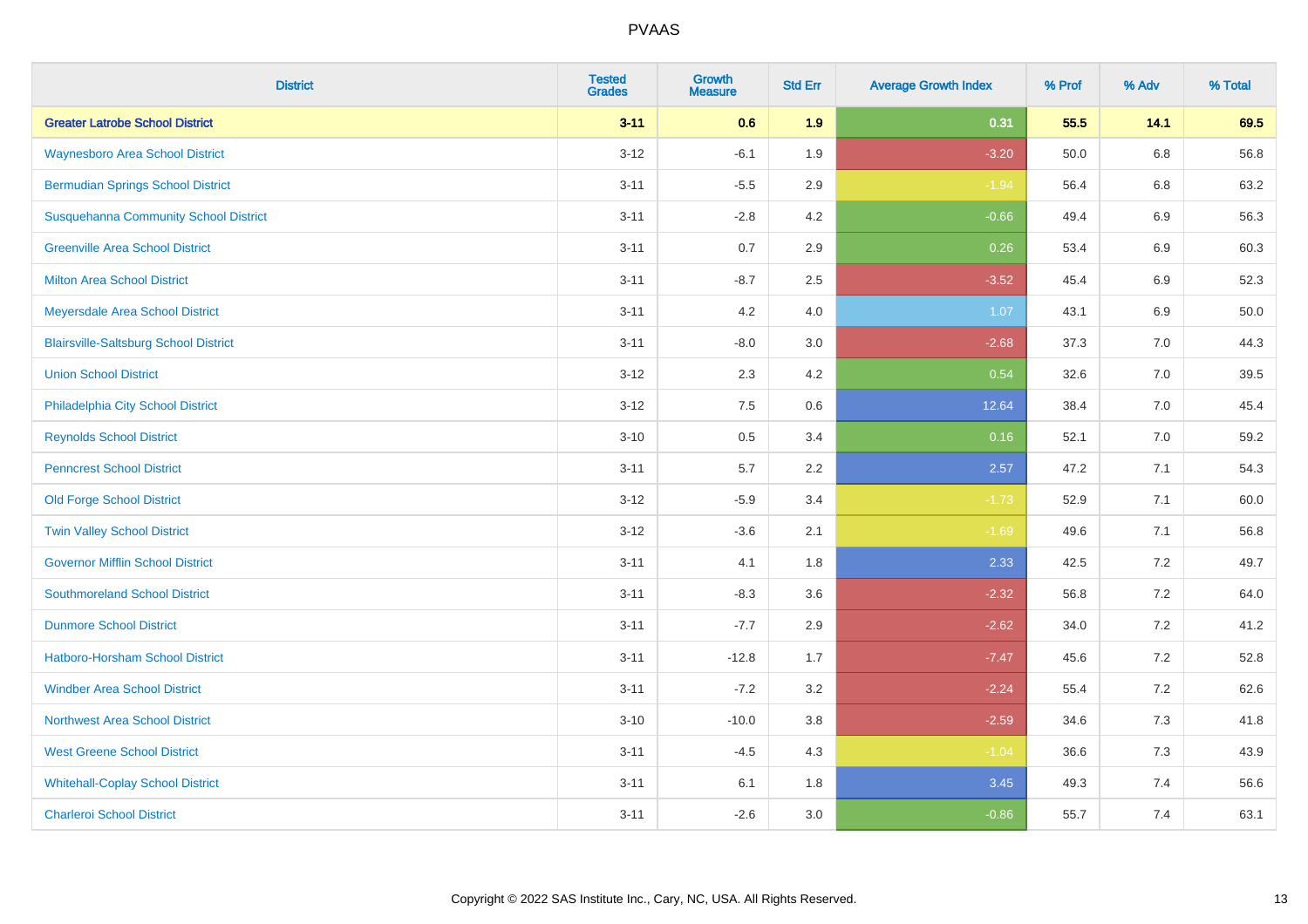| <b>District</b>                           | <b>Tested</b><br><b>Grades</b> | <b>Growth</b><br><b>Measure</b> | <b>Std Err</b> | <b>Average Growth Index</b> | % Prof | % Adv | % Total |
|-------------------------------------------|--------------------------------|---------------------------------|----------------|-----------------------------|--------|-------|---------|
| <b>Greater Latrobe School District</b>    | $3 - 11$                       | 0.6                             | 1.9            | 0.31                        | 55.5   | 14.1  | 69.5    |
| <b>Central Dauphin School District</b>    | $3 - 11$                       | 4.4                             | 1.3            | 3.32                        | 53.3   | 7.4   | 60.7    |
| Jim Thorpe Area School District           | $3 - 11$                       | $-5.8$                          | 2.7            | $-2.19$                     | 33.3   | 7.4   | 40.7    |
| Millersburg Area School District          | $3 - 11$                       | 6.2                             | $3.8\,$        | 1.63                        | 51.8   | 7.4   | 59.3    |
| <b>Conneaut School District</b>           | $3-12$                         | $-7.5$                          | 2.6            | $-2.91$                     | 38.4   | 7.4   | 45.8    |
| <b>Sayre Area School District</b>         | $3 - 11$                       | 11.2                            | 3.5            | 3.20                        | 52.2   | 7.5   | 59.7    |
| Jeannette City School District            | $3 - 11$                       | $-4.3$                          | 3.8            | $-1.13$                     | 46.7   | 7.5   | 54.2    |
| Catasauqua Area School District           | $3-12$                         | $-12.1$                         | 3.0            | $-4.00$                     | 36.8   | 7.6   | 44.3    |
| <b>Wattsburg Area School District</b>     | $3 - 11$                       | 6.5                             | 2.7            | 2.43                        | 42.7   | 7.6   | 50.3    |
| <b>Dallas School District</b>             | $3 - 11$                       | $-2.5$                          | 2.2            | $-1.12$                     | 54.9   | 7.6   | 62.4    |
| <b>Athens Area School District</b>        | $3 - 11$                       | 1.6                             | 2.5            | 0.64                        | 46.9   | 7.6   | 54.5    |
| <b>Pine Grove Area School District</b>    | $3 - 11$                       | $-7.7$                          | 2.9            | $-2.66$                     | 42.3   | 7.7   | 50.0    |
| Penn Cambria School District              | $3 - 11$                       | $-0.0$                          | 2.7            | $-0.01$                     | 61.5   | $7.7$ | 69.2    |
| <b>Brockway Area School District</b>      | $3 - 11$                       | 0.6                             | 3.6            | 0.16                        | 49.2   | 7.7   | 56.9    |
| <b>Annville-Cleona School District</b>    | $3-12$                         | $-12.1$                         | 2.7            | $-4.46$                     | 34.9   | 7.8   | 42.6    |
| East Stroudsburg Area School District     | $3 - 11$                       | 0.1                             | 1.6            | 0.05                        | 45.8   | 7.8   | 53.6    |
| <b>Connellsville Area School District</b> | $3 - 11$                       | 6.1                             | 2.0            | 3.05                        | 45.4   | 7.8   | 53.2    |
| <b>Iroquois School District</b>           | $3 - 11$                       | 13.1                            | 3.0            | 4.35                        | 48.2   | 7.8   | 56.0    |
| <b>Mid Valley School District</b>         | $3 - 10$                       | $-1.7$                          | 3.0            | $-0.55$                     | 45.1   | 7.8   | 52.9    |
| <b>Hazleton Area School District</b>      | $3 - 11$                       | 9.6                             | 1.4            | 6.77                        | 45.0   | 7.8   | 52.9    |
| Lake-Lehman School District               | $3 - 11$                       | 10.8                            | 2.7            | 3.93                        | 55.3   | 7.9   | 63.2    |
| <b>Ringgold School District</b>           | $3 - 11$                       | $-14.7$                         | 2.4            | $-6.04$                     | 41.5   | 7.9   | 49.4    |
| <b>Collegium Charter School</b>           | $3 - 10$                       | 5.9                             | 2.5            | 2.33                        | 38.1   | 7.9   | 46.0    |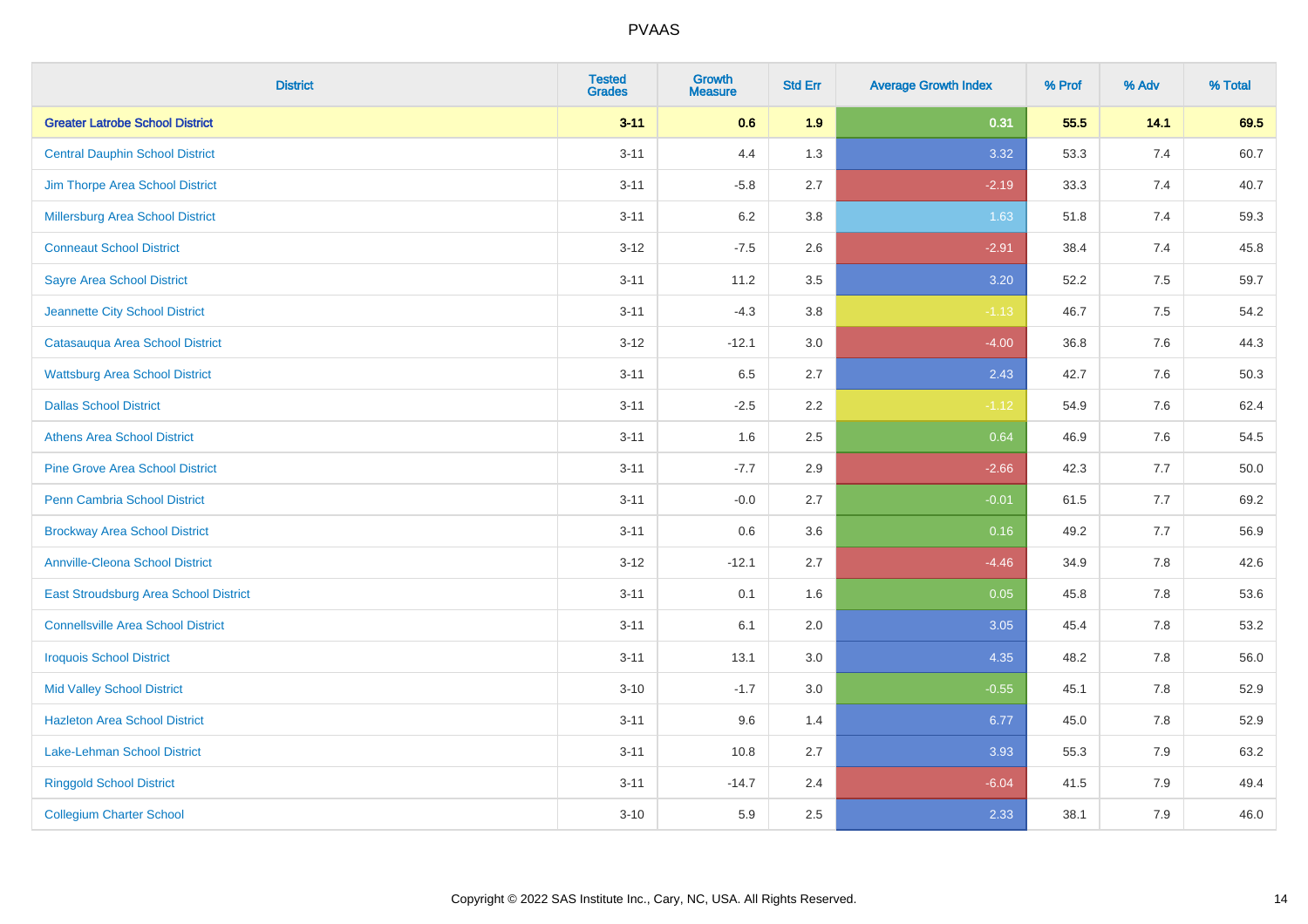| <b>District</b>                                | <b>Tested</b><br><b>Grades</b> | <b>Growth</b><br><b>Measure</b> | <b>Std Err</b> | <b>Average Growth Index</b> | % Prof | % Adv   | % Total |
|------------------------------------------------|--------------------------------|---------------------------------|----------------|-----------------------------|--------|---------|---------|
| <b>Greater Latrobe School District</b>         | $3 - 11$                       | 0.6                             | 1.9            | 0.31                        | 55.5   | 14.1    | 69.5    |
| <b>Oxford Area School District</b>             | $3 - 11$                       | $-4.3$                          | 1.9            | $-2.26$                     | 41.3   | $8.0\,$ | 49.3    |
| <b>Mercer Area School District</b>             | $3 - 11$                       | $-0.2$                          | 3.3            | $-0.06$                     | 56.0   | 8.0     | 64.0    |
| <b>Pennridge School District</b>               | $3 - 10$                       | $-16.8$                         | 1.4            | $-11.59$                    | 46.8   | $8.0\,$ | 54.9    |
| <b>Fannett-Metal School District</b>           | $3 - 11$                       | $-3.4$                          | 5.1            | $-0.67$                     | 38.7   | 8.1     | 46.8    |
| <b>Warrior Run School District</b>             | $3 - 11$                       | 4.6                             | 3.0            | 1.51                        | 40.9   | 8.1     | 49.0    |
| <b>Tuscarora School District</b>               | $3 - 11$                       | $-0.6$                          | 2.3            | $-0.27$                     | 45.1   | 8.1     | 53.2    |
| <b>South Western School District</b>           | $3 - 12$                       | 3.9                             | 1.9            | 2.08                        | 60.2   | 8.1     | 68.3    |
| Saint Marys Area School District               | $3 - 11$                       | 7.8                             | 2.6            | 3.04                        | 57.0   | 8.2     | 65.2    |
| <b>Claysburg-Kimmel School District</b>        | $3 - 11$                       | $-5.7$                          | 4.0            | $-1.42$                     | 42.9   | $8.2\,$ | 51.0    |
| Hamburg Area School District                   | $3 - 11$                       | 8.9                             | 2.5            | 3.63                        | 43.5   | 8.2     | 51.7    |
| <b>Pittsburgh School District</b>              | $3 - 11$                       | $-3.3$                          | 1.1            | $-3.04$                     | 33.9   | 8.2     | 42.1    |
| <b>Brandywine Heights Area School District</b> | $3 - 11$                       | $-4.9$                          | 2.7            | $-1.81$                     | 49.2   | 8.2     | 57.4    |
| <b>Coudersport Area School District</b>        | $3 - 11$                       | 7.7                             | 3.7            | 2.06                        | 55.7   | 8.2     | 63.9    |
| <b>Ridley School District</b>                  | $3-12$                         | 10.0                            | 1.6            | 6.10                        | 45.6   | 8.2     | 53.8    |
| Altoona Area School District                   | $3 - 12$                       | 3.3                             | 1.6            | 1.99                        | 47.7   | 8.2     | 55.9    |
| <b>Bensalem Township School District</b>       | $3 - 11$                       | 1.6                             | 1.6            | 0.98                        | 38.8   | 8.3     | 47.1    |
| <b>Bradford Area School District</b>           | $3-12$                         | $-9.3$                          | 2.4            | $-3.87$                     | 45.8   | 8.3     | 54.2    |
| Karns City Area School District                | $3 - 11$                       | $-6.0$                          | 2.9            | $-2.03$                     | 53.1   | 8.3     | 61.5    |
| <b>Gillingham Charter School</b>               | $3 - 11$                       | $-4.4$                          | 5.6            | $-0.77$                     | 20.8   | 8.3     | 29.2    |
| 21st Century Cyber Charter School              | $6 - 12$                       | 5.7                             | 2.3            | 2.50                        | 56.7   | 8.3     | 65.0    |
| <b>Cornwall-Lebanon School District</b>        | $3 - 11$                       | 8.3                             | 1.6            | 5.08                        | 47.2   | 8.4     | 55.6    |
| <b>West Perry School District</b>              | $3 - 11$                       | 12.5                            | 2.5            | 4.99                        | 56.6   | 8.4     | 65.0    |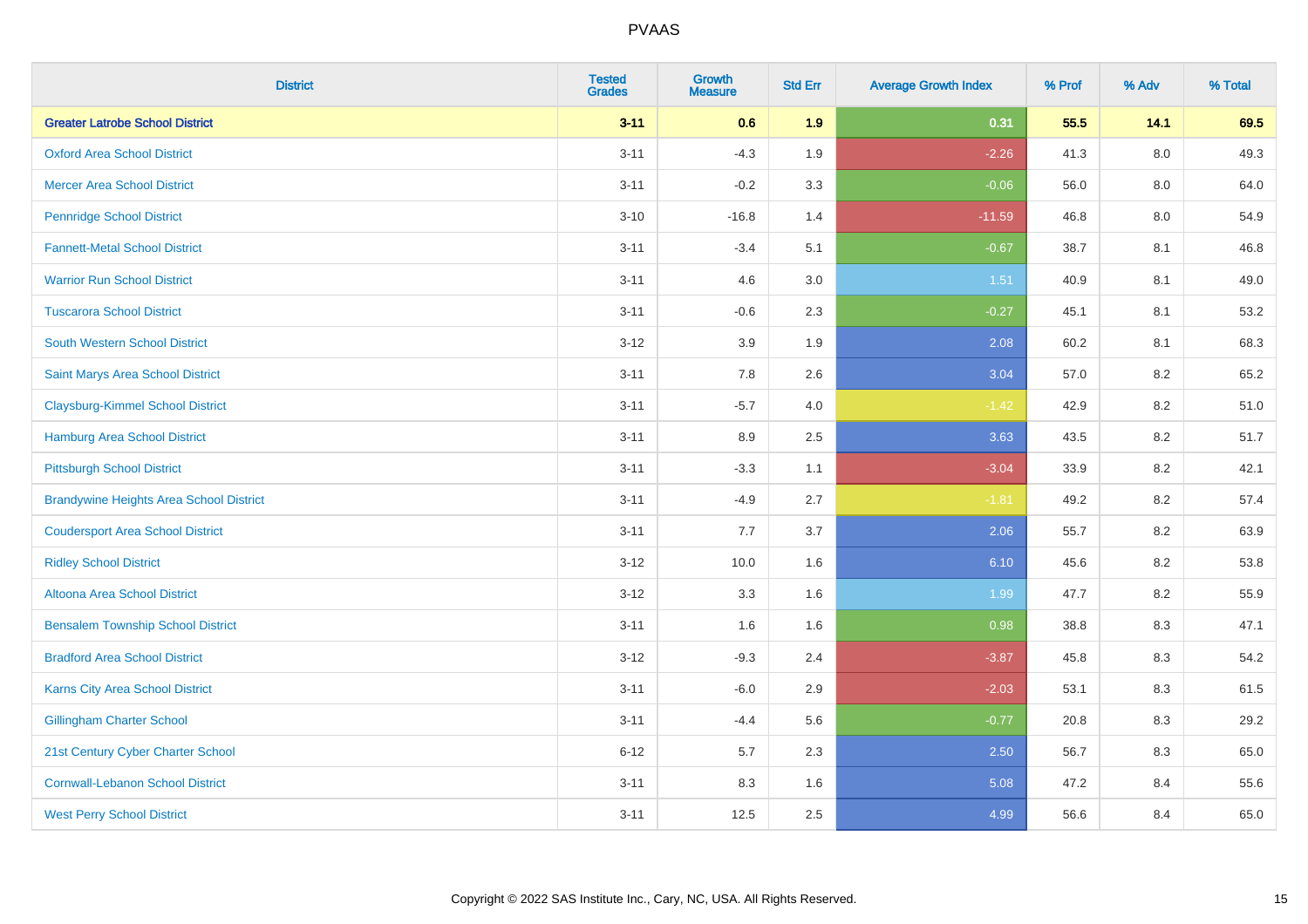| <b>District</b>                                    | <b>Tested</b><br><b>Grades</b> | <b>Growth</b><br><b>Measure</b> | <b>Std Err</b> | <b>Average Growth Index</b> | % Prof | % Adv | % Total |
|----------------------------------------------------|--------------------------------|---------------------------------|----------------|-----------------------------|--------|-------|---------|
| <b>Greater Latrobe School District</b>             | $3 - 11$                       | 0.6                             | 1.9            | 0.31                        | 55.5   | 14.1  | 69.5    |
| <b>Chartiers Valley School District</b>            | $3 - 11$                       | $-1.7$                          | 2.0            | $-0.81$                     | 54.7   | 8.4   | 63.1    |
| <b>Westinghouse Arts Academy Charter School</b>    | $9 - 10$                       | $-0.7$                          | 3.6            | $-0.19$                     | 59.2   | 8.4   | 67.6    |
| <b>Wilson Area School District</b>                 | $3 - 11$                       | $6.0\,$                         | 2.6            | 2.30                        | 48.7   | 8.5   | 57.2    |
| Octorara Area School District                      | $3 - 11$                       | 9.1                             | 2.4            | 3.82                        | 52.1   | 8.5   | 60.6    |
| East Pennsboro Area School District                | $3 - 11$                       | $-4.2$                          | 2.5            | $-1.71$                     | 60.8   | 8.5   | 69.3    |
| <b>Blue Mountain School District</b>               | $3 - 10$                       | $-5.8$                          | 2.3            | $-2.56$                     | 46.6   | 8.5   | 55.1    |
| <b>Baldwin-Whitehall School District</b>           | $3 - 11$                       | 1.8                             | 1.9            | 0.94                        | 58.6   | 8.6   | 67.1    |
| <b>Central Fulton School District</b>              | $3 - 11$                       | $-0.5$                          | 3.5            | $-0.14$                     | 51.4   | 8.6   | 60.0    |
| <b>Upper Adams School District</b>                 | $3 - 11$                       | 1.3                             | 2.9            | 0.47                        | 55.2   | 8.6   | 63.8    |
| <b>Chambersburg Area School District</b>           | $3 - 11$                       | $-9.5$                          | 1.3            | $-7.20$                     | 42.7   | 8.6   | 51.4    |
| <b>Centennial School District</b>                  | $3 - 10$                       | 7.1                             | 1.7            | 4.29                        | 50.1   | 8.7   | 58.9    |
| <b>Riverside Beaver County School District</b>     | $3 - 11$                       | $-14.0$                         | 3.0            | $-4.64$                     | 49.4   | 8.8   | 58.2    |
| <b>Blackhawk School District</b>                   | $3 - 11$                       | 4.7                             | 2.3            | 2.01                        | 55.8   | 8.8   | 64.6    |
| <b>Big Spring School District</b>                  | $3 - 11$                       | $-9.8$                          | 2.4            | $-4.00$                     | 38.6   | 8.9   | 47.5    |
| <b>Central Valley School District</b>              | $3 - 10$                       | 4.8                             | 2.4            | 1.98                        | 56.9   | 9.0   | 65.9    |
| <b>Riverside School District</b>                   | $3 - 11$                       | $-3.2$                          | 3.0            | $-1.09$                     | 43.0   | 9.0   | 52.0    |
| <b>Plum Borough School District</b>                | $3 - 11$                       | $-11.3$                         | 2.2            | $-5.19$                     | 51.1   | 9.0   | 60.1    |
| <b>Pequea Valley School District</b>               | $3 - 11$                       | $-5.8$                          | 3.2            | $-1.80$                     | 39.8   | 9.1   | 48.9    |
| <b>Donegal School District</b>                     | $3 - 12$                       | 3.1                             | 2.4            | 1.29                        | 60.6   | 9.1   | 69.7    |
| <b>Commonwealth Charter Academy Charter School</b> | $3 - 10$                       | 9.1                             | 1.9            | 4.90                        | 47.2   | 9.1   | 56.3    |
| <b>Jersey Shore Area School District</b>           | $3 - 11$                       | $0.5\,$                         | 2.6            | 0.21                        | 47.1   | 9.2   | 56.2    |
| <b>Line Mountain School District</b>               | $3 - 11$                       | 4.1                             | 3.2            | 1.27                        | 52.9   | 9.2   | 62.1    |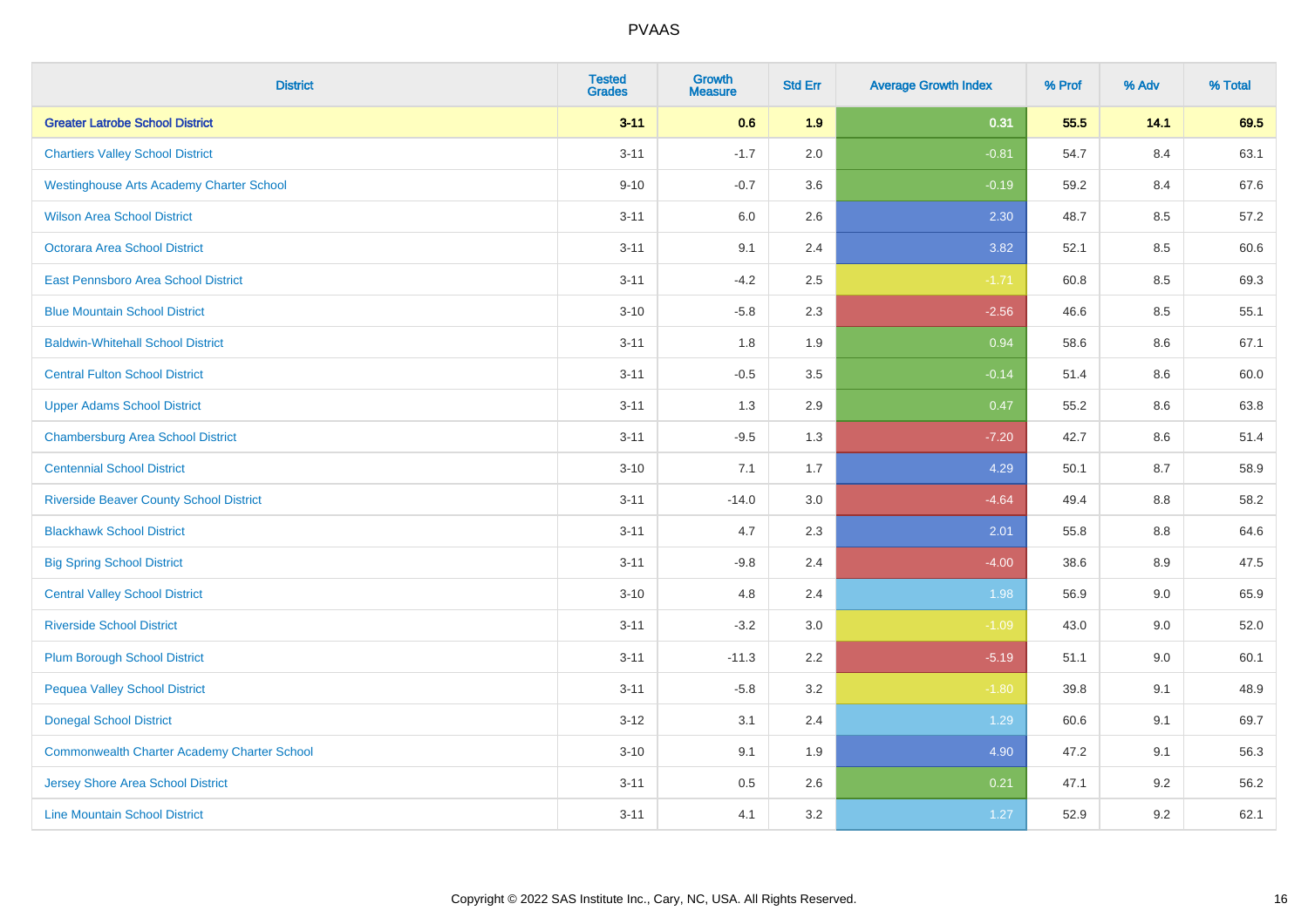| <b>District</b>                           | <b>Tested</b><br><b>Grades</b> | <b>Growth</b><br><b>Measure</b> | <b>Std Err</b> | <b>Average Growth Index</b> | % Prof | % Adv | % Total |
|-------------------------------------------|--------------------------------|---------------------------------|----------------|-----------------------------|--------|-------|---------|
| <b>Greater Latrobe School District</b>    | $3 - 11$                       | 0.6                             | 1.9            | 0.31                        | 55.5   | 14.1  | 69.5    |
| Northern Lehigh School District           | $3 - 12$                       | $-10.4$                         | 2.7            | $-3.82$                     | 28.0   | 9.3   | 37.3    |
| <b>Hermitage School District</b>          | $3 - 12$                       | 3.8                             | 2.4            | 1.60                        | 57.5   | 9.3   | 66.8    |
| <b>Butler Area School District</b>        | $3 - 11$                       | $-6.5$                          | 1.5            | $-4.26$                     | 42.5   | 9.4   | 51.9    |
| <b>Bald Eagle Area School District</b>    | $3 - 11$                       | $-2.1$                          | 2.7            | $-0.75$                     | 48.4   | 9.4   | 57.7    |
| Portage Area School District              | $3 - 10$                       | $-8.1$                          | 3.6            | $-2.26$                     | 40.6   | 9.4   | 50.0    |
| <b>Port Allegany School District</b>      | $3 - 11$                       | 4.4                             | 3.6            | 1.21                        | 28.1   | 9.4   | 37.5    |
| <b>West Shore School District</b>         | $3 - 12$                       | 5.0                             | 1.4            | 3.59                        | 54.2   | 9.4   | 63.6    |
| <b>MaST Community Charter School</b>      | $3 - 10$                       | $-4.1$                          | 2.7            | $-1.52$                     | 44.0   | 9.5   | 53.4    |
| <b>Neshaminy School District</b>          | $3 - 11$                       | 4.0                             | 1.3            | 3.02                        | 58.7   | 9.5   | 68.2    |
| <b>Slippery Rock Area School District</b> | $3 - 11$                       | $-6.3$                          | 2.5            | $-2.51$                     | 56.2   | 9.5   | 65.7    |
| Ephrata Area School District              | $3 - 11$                       | 5.6                             | 1.8            | 3.12                        | 54.7   | 9.5   | 64.2    |
| <b>Pittston Area School District</b>      | $3 - 11$                       | $-10.1$                         | 5.6            | $-1.80$                     | 38.1   | 9.5   | 47.6    |
| <b>Conewago Valley School District</b>    | $3 - 12$                       | $-0.9$                          | 2.0            | $-0.45$                     | 51.7   | 9.6   | 61.3    |
| <b>Laurel Highlands School District</b>   | $3 - 11$                       | 4.3                             | 2.4            | 1.81                        | 44.9   | 9.6   | 54.5    |
| <b>Shaler Area School District</b>        | $3 - 11$                       | $-0.8$                          | 1.9            | $-0.43$                     | 49.1   | 9.6   | 58.7    |
| <b>Halifax Area School District</b>       | $3 - 11$                       | 4.7                             | 3.9            | 1.22                        | 61.5   | 9.6   | 71.2    |
| <b>Tunkhannock Area School District</b>   | $3 - 11$                       | 2.3                             | 2.2            | 1.01                        | 44.9   | 9.6   | 54.6    |
| Northwestern Lehigh School District       | $3 - 11$                       | 2.2                             | 2.3            | 0.93                        | 53.3   | 9.7   | 63.0    |
| <b>East Allegheny School District</b>     | $3 - 11$                       | $-6.3$                          | 3.3            | $-1.87$                     | 31.9   | 9.7   | 41.7    |
| <b>Central Cambria School District</b>    | $3 - 11$                       | 3.0                             | 2.5            | 1.17                        | 56.2   | 9.7   | 66.0    |
| Lampeter-Strasburg School District        | $3 - 12$                       | $-8.6$                          | 2.0            | $-4.33$                     | 55.1   | 9.8   | 64.8    |
| <b>Ridgway Area School District</b>       | $3 - 11$                       | $-14.5$                         | 4.1            | $-3.56$                     | 49.0   | 9.8   | 58.8    |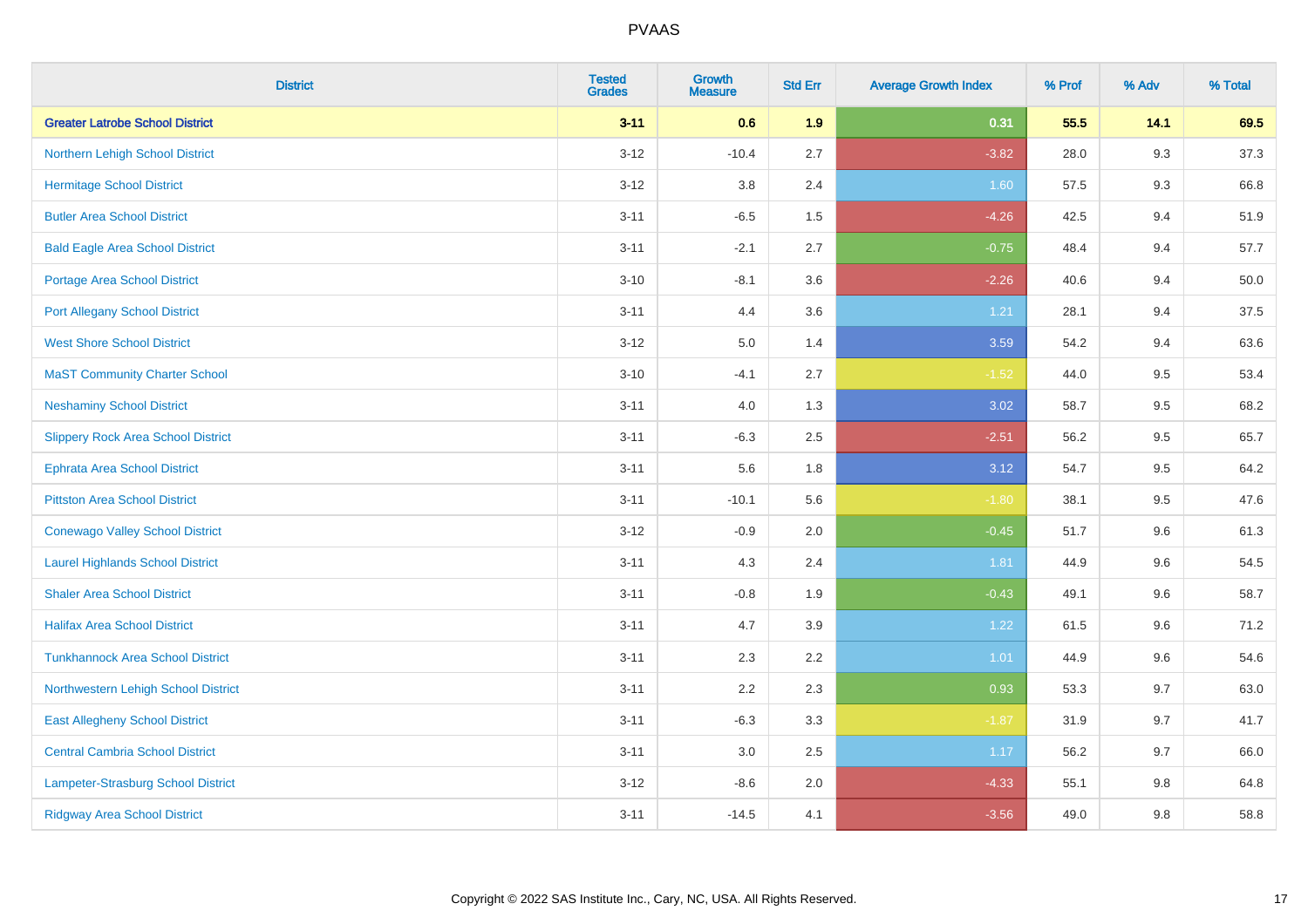| <b>District</b>                             | <b>Tested</b><br><b>Grades</b> | <b>Growth</b><br><b>Measure</b> | <b>Std Err</b> | <b>Average Growth Index</b> | % Prof | % Adv   | % Total |
|---------------------------------------------|--------------------------------|---------------------------------|----------------|-----------------------------|--------|---------|---------|
| <b>Greater Latrobe School District</b>      | $3 - 11$                       | 0.6                             | 1.9            | 0.31                        | 55.5   | 14.1    | 69.5    |
| <b>California Area School District</b>      | $3 - 10$                       | $-7.3$                          | 3.6            | $-2.02$                     | 42.6   | $9.8\,$ | 52.5    |
| <b>School Lane Charter School</b>           | $3 - 11$                       | 12.4                            | 3.6            | 3.43                        | 59.1   | 9.8     | 68.9    |
| <b>Nazareth Area School District</b>        | $3 - 11$                       | $-4.7$                          | 1.7            | $-2.82$                     | 59.2   | $9.9\,$ | 69.0    |
| <b>Kane Area School District</b>            | $3 - 10$                       | $-3.7$                          | 3.2            | $-1.17$                     | 39.5   | 9.9     | 49.4    |
| <b>Greencastle-Antrim School District</b>   | $3 - 11$                       | $-3.0$                          | 2.2            | $-1.36$                     | 62.4   | 9.9     | 72.3    |
| <b>Hempfield School District</b>            | $3 - 11$                       | 0.1                             | 1.4            | 0.08                        | 58.2   | 9.9     | 68.2    |
| <b>Pottsgrove School District</b>           | $3 - 11$                       | 2.8                             | 2.0            | 1.35                        | 44.0   | 10.0    | 53.9    |
| <b>Apollo-Ridge School District</b>         | $3 - 12$                       | $-4.7$                          | 3.7            | $-1.24$                     | 50.0   | 10.0    | 60.0    |
| <b>Cheltenham School District</b>           | $3 - 11$                       | $-1.4$                          | 2.1            | $-0.67$                     | 46.1   | 10.0    | 56.1    |
| <b>Bedford Area School District</b>         | $3 - 11$                       | 2.5                             | 2.6            | 0.93                        | 48.5   | 10.0    | 58.5    |
| <b>Quakertown Community School District</b> | $3 - 12$                       | $-4.4$                          | 1.6            | $-2.70$                     | 56.5   | 10.0    | 66.6    |
| Selinsgrove Area School District            | $3 - 12$                       | 8.3                             | 2.3            | 3.54                        | 56.8   | 10.0    | 66.8    |
| <b>Albert Gallatin Area School District</b> | $3 - 11$                       | $-0.8$                          | 2.4            | $-0.32$                     | 54.5   | 10.0    | 64.6    |
| <b>Susquenita School District</b>           | $3 - 11$                       | $-0.1$                          | 2.8            | $-0.01$                     | 47.7   | 10.1    | 57.8    |
| <b>Bellwood-Antis School District</b>       | $3 - 10$                       | $-1.2$                          | 3.2            | $-0.39$                     | 55.1   | 10.1    | 65.2    |
| <b>Shippensburg Area School District</b>    | $3 - 11$                       | 9.3                             | 1.9            | 4.84                        | 53.1   | 10.2    | 63.3    |
| <b>Cranberry Area School District</b>       | $3 - 12$                       | 9.2                             | 3.0            | 3.04                        | 47.5   | 10.2    | 57.6    |
| <b>Schuylkill Valley School District</b>    | $3 - 11$                       | 1.4                             | 2.5            | 0.56                        | 55.1   | 10.2    | 65.3    |
| Huntingdon Area School District             | $3 - 11$                       | $-2.0$                          | 2.7            | $-0.72$                     | 36.8   | 10.3    | 47.0    |
| <b>Newport School District</b>              | $3 - 12$                       | 1.4                             | 3.5            | 0.41                        | 51.5   | 10.3    | 61.8    |
| <b>West Mifflin Area School District</b>    | $3 - 12$                       | $-12.3$                         | 2.9            | $-4.22$                     | 39.7   | 10.3    | 50.0    |
| <b>Forbes Road School District</b>          | $3 - 11$                       | 2.8                             | 5.1            | 0.56                        | 41.4   | 10.3    | 51.7    |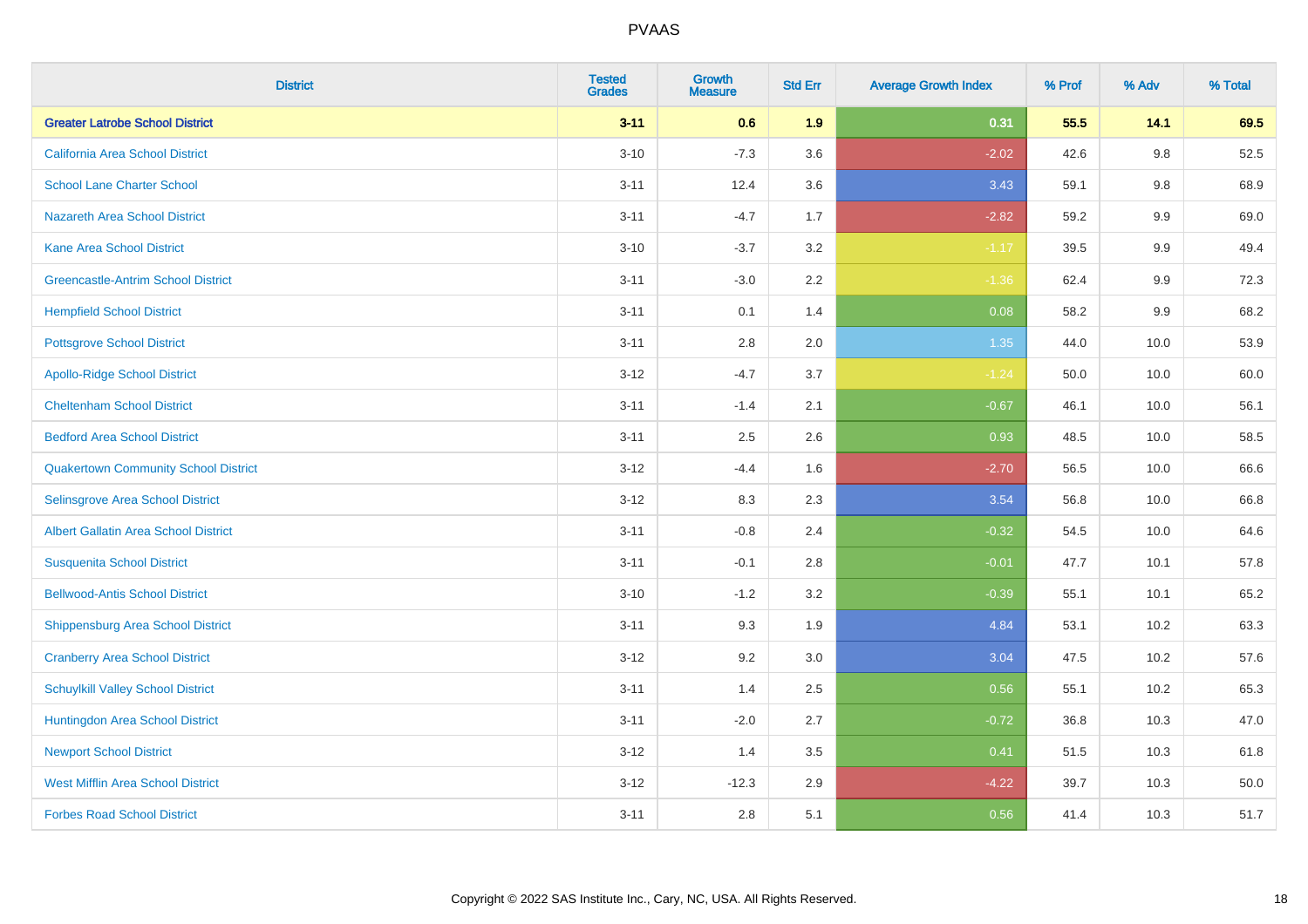| <b>District</b>                                 | <b>Tested</b><br><b>Grades</b> | <b>Growth</b><br><b>Measure</b> | <b>Std Err</b> | <b>Average Growth Index</b> | % Prof | % Adv | % Total |
|-------------------------------------------------|--------------------------------|---------------------------------|----------------|-----------------------------|--------|-------|---------|
| <b>Greater Latrobe School District</b>          | $3 - 11$                       | 0.6                             | 1.9            | 0.31                        | 55.5   | 14.1  | 69.5    |
| <b>Ligonier Valley School District</b>          | $3 - 11$                       | 4.2                             | 3.1            | 1.34                        | 59.1   | 10.3  | 69.5    |
| <b>Littlestown Area School District</b>         | $3 - 11$                       | 11.4                            | 2.5            | 4.62                        | 55.2   | 10.4  | 65.6    |
| <b>Kiski Area School District</b>               | $3 - 11$                       | $-3.7$                          | 2.0            | $-1.86$                     | 57.4   | 10.4  | 67.8    |
| <b>Crawford Central School District</b>         | $3 - 11$                       | $-4.7$                          | 2.2            | $-2.15$                     | 40.6   | 10.5  | 51.1    |
| <b>Southern Fulton School District</b>          | $3 - 11$                       | $-23.7$                         | 4.4            | $-5.37$                     | 34.2   | 10.5  | 44.7    |
| <b>Carlynton School District</b>                | $3 - 11$                       | 7.3                             | 3.3            | 2.22                        | 41.0   | 10.5  | 51.6    |
| <b>Phoenixville Area School District</b>        | $3 - 11$                       | $-1.7$                          | 2.1            | $-0.83$                     | 59.9   | 10.6  | 70.5    |
| <b>Bellefonte Area School District</b>          | $3 - 11$                       | $-0.4$                          | $2.2^{\circ}$  | $-0.17$                     | 47.6   | 10.6  | 58.2    |
| Ambridge Area School District                   | $3-12$                         | 9.1                             | 2.6            | 3.46                        | 50.4   | 10.7  | 61.1    |
| <b>Kennett Consolidated School District</b>     | $3 - 11$                       | 4.8                             | 1.8            | 2.61                        | 52.5   | 10.7  | 63.2    |
| <b>Wyoming Area School District</b>             | $3 - 10$                       | $-1.3$                          | 2.6            | $-0.50$                     | 53.8   | 10.8  | 64.6    |
| Northampton Area School District                | $3 - 11$                       | 4.0                             | 1.6            | 2.51                        | 52.3   | 10.8  | 63.1    |
| <b>Mohawk Area School District</b>              | $3 - 11$                       | $-7.5$                          | 3.1            | $-2.45$                     | 49.4   | 11.0  | 60.4    |
| <b>Belle Vernon Area School District</b>        | $3 - 11$                       | 6.5                             | 2.6            | 2.44                        | 55.6   | 11.1  | 66.7    |
| Pennsylvania Virtual Charter School             | $3 - 11$                       | 11.8                            | 3.5            | 3.37                        | 56.5   | 11.1  | 67.6    |
| <b>Elizabethtown Area School District</b>       | $3-12$                         | $-0.9$                          | 1.9            | $-0.47$                     | 50.0   | 11.2  | 61.2    |
| Pennsylvania Leadership Charter School          | $3 - 11$                       | 4.6                             | 2.2            | 2.13                        | 55.4   | 11.2  | 66.7    |
| <b>Boyertown Area School District</b>           | $3 - 11$                       | $-4.7$                          | 1.5            | $-3.17$                     | 55.2   | 11.3  | 66.5    |
| <b>Eastern Lancaster County School District</b> | $3 - 12$                       | 4.5                             | 2.2            | 2.09                        | 46.3   | 11.4  | 57.6    |
| <b>Seneca Valley School District</b>            | $3 - 11$                       | $-1.4$                          | 1.4            | $-0.99$                     | 57.2   | 11.4  | 68.6    |
| <b>Eastern Lebanon County School District</b>   | $3 - 11$                       | 8.6                             | 2.2            | 3.84                        | 48.8   | 11.4  | 60.3    |
| <b>Central York School District</b>             | $3 - 12$                       | 12.3                            | 1.7            | 7.20                        | 55.5   | 11.5  | 67.0    |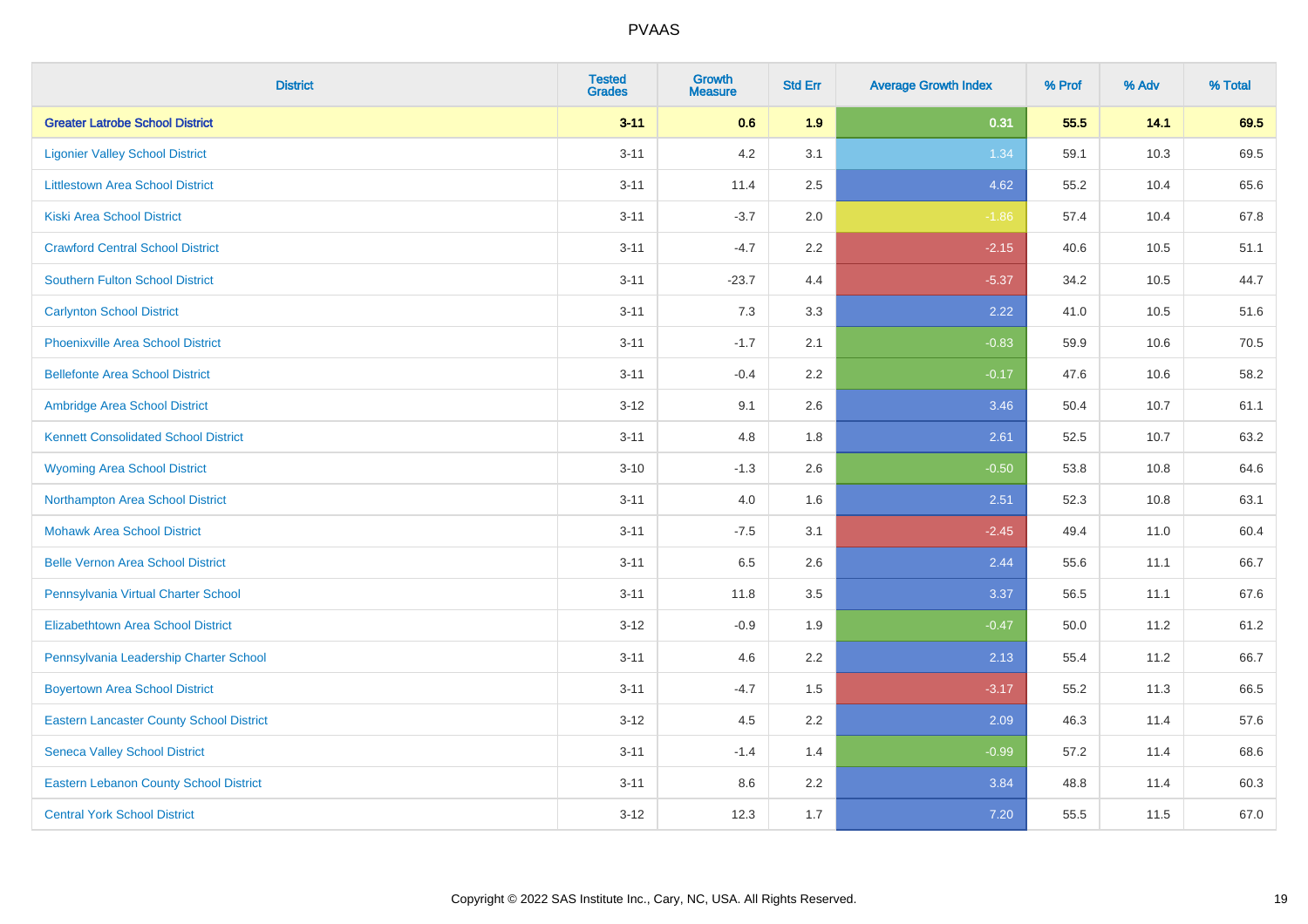| <b>District</b>                               | <b>Tested</b><br><b>Grades</b> | <b>Growth</b><br><b>Measure</b> | <b>Std Err</b> | <b>Average Growth Index</b> | % Prof | % Adv | % Total |
|-----------------------------------------------|--------------------------------|---------------------------------|----------------|-----------------------------|--------|-------|---------|
| <b>Greater Latrobe School District</b>        | $3 - 11$                       | 0.6                             | 1.9            | 0.31                        | 55.5   | 14.1  | 69.5    |
| Northern York County School District          | $3 - 11$                       | 15.6                            | 2.0            | 7.98                        | 57.4   | 11.5  | 68.8    |
| <b>Daniel Boone Area School District</b>      | $3 - 12$                       | 5.7                             | 2.0            | 2.88                        | 51.0   | 11.5  | 62.6    |
| <b>East Penn School District</b>              | $3 - 11$                       | 4.1                             | 1.3            | 3.27                        | 55.8   | 11.5  | 67.3    |
| <b>Manheim Central School District</b>        | $3 - 11$                       | 2.1                             | 2.1            | 1.01                        | 53.2   | 11.6  | 64.8    |
| <b>Fleetwood Area School District</b>         | $3 - 10$                       | 12.2                            | 2.2            | 5.68                        | 53.5   | 11.6  | 65.2    |
| <b>Abington School District</b>               | $3 - 10$                       | $-11.5$                         | 1.9            | $-6.00$                     | 56.2   | 11.6  | 67.8    |
| <b>Wyalusing Area School District</b>         | $3 - 12$                       | $8.8\,$                         | 3.3            | 2.68                        | 54.6   | 11.7  | 66.2    |
| <b>Trinity Area School District</b>           | $3 - 11$                       | $-5.4$                          | 2.0            | $-2.71$                     | 48.3   | 11.8  | 60.1    |
| <b>Bloomsburg Area School District</b>        | $3 - 10$                       | 0.7                             | 3.0            | 0.23                        | 55.9   | 11.8  | 67.6    |
| Southern Lehigh School District               | $3 - 11$                       | $-0.4$                          | 2.3            | $-0.17$                     | 66.1   | 11.9  | 78.0    |
| <b>Wellsboro Area School District</b>         | $3 - 11$                       | $-12.4$                         | 3.0            | $-4.11$                     | 49.2   | 11.9  | 61.1    |
| Owen J Roberts School District                | $3 - 11$                       | $-12.3$                         | 1.6            | $-7.61$                     | 57.0   | 11.9  | 69.0    |
| <b>Bethlehem Area School District</b>         | $3 - 11$                       | 9.3                             | 1.1            | 8.15                        | 44.7   | 12.0  | 56.7    |
| <b>Keystone Oaks School District</b>          | $3 - 11$                       | $5.5\,$                         | 2.6            | 2.07                        | 53.2   | 12.1  | 65.4    |
| <b>Allegheny Valley School District</b>       | $3 - 11$                       | 8.5                             | 3.9            | 2.17                        | 53.1   | 12.2  | 65.3    |
| <b>Hollidaysburg Area School District</b>     | $3 - 11$                       | 6.0                             | 2.1            | 2.88                        | 57.1   | 12.3  | 69.4    |
| Montgomery Area School District               | $3 - 11$                       | 10.7                            | 3.6            | 2.96                        | 48.7   | 12.4  | 61.1    |
| <b>Greater Nanticoke Area School District</b> | $3 - 12$                       | 11.2                            | 2.8            | 4.01                        | 38.0   | 12.4  | 50.4    |
| <b>Derry Area School District</b>             | $3 - 11$                       | 13.2                            | 2.8            | 4.69                        | 60.0   | 12.5  | 72.5    |
| <b>Eastern York School District</b>           | $3 - 11$                       | 9.6                             | 2.6            | 3.71                        | 56.3   | 12.6  | 68.9    |
| <b>Lower Dauphin School District</b>          | $3 - 11$                       | 0.6                             | 1.9            | 0.33                        | 49.2   | 12.6  | 61.8    |
| <b>Penn Manor School District</b>             | $3 - 11$                       | $-0.4$                          | 1.6            | $-0.25$                     | 51.9   | 12.6  | 64.5    |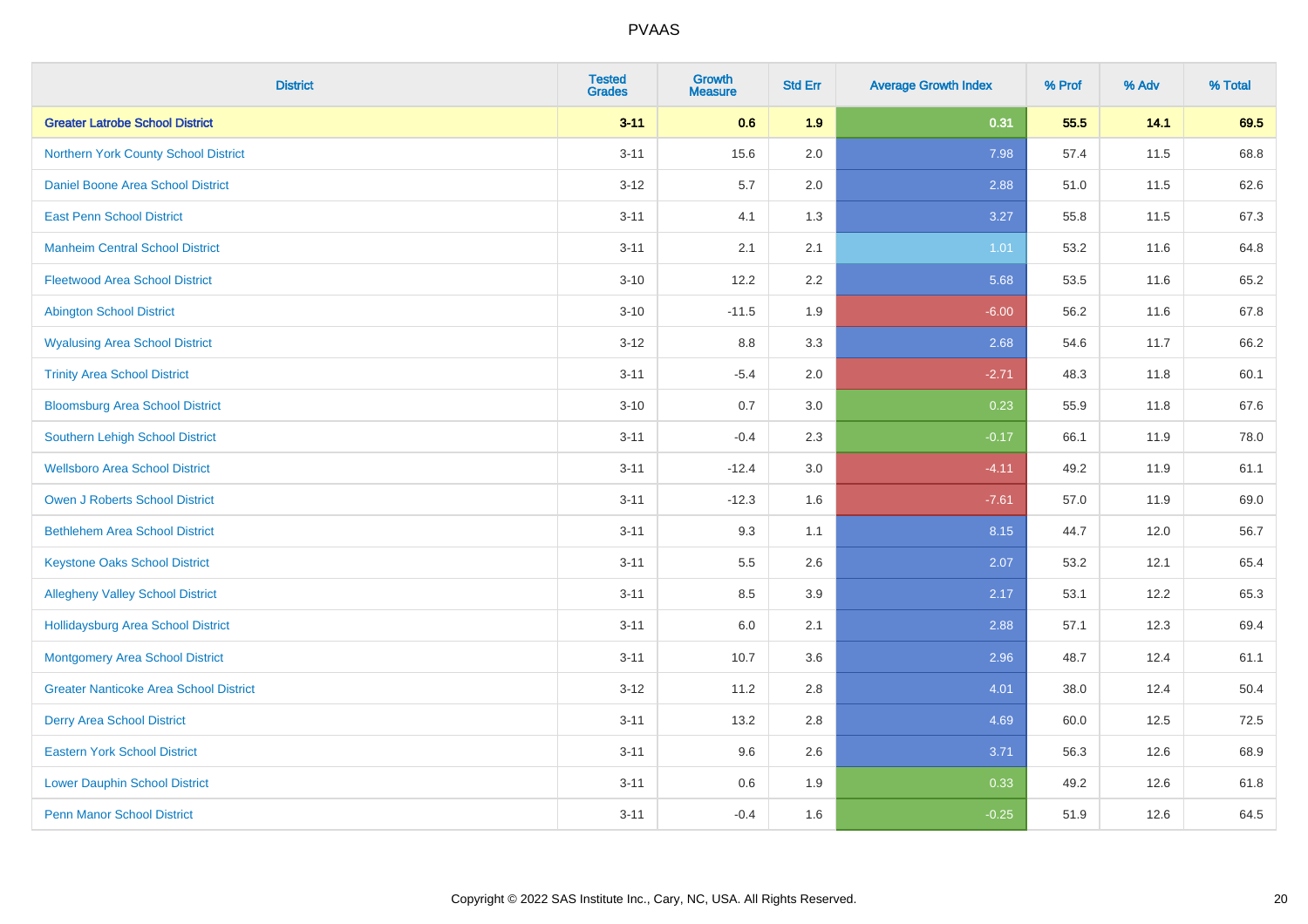| <b>District</b>                               | <b>Tested</b><br><b>Grades</b> | Growth<br><b>Measure</b> | <b>Std Err</b> | <b>Average Growth Index</b> | % Prof | % Adv | % Total |
|-----------------------------------------------|--------------------------------|--------------------------|----------------|-----------------------------|--------|-------|---------|
| <b>Greater Latrobe School District</b>        | $3 - 11$                       | 0.6                      | 1.9            | 0.31                        | 55.5   | 14.1  | 69.5    |
| Pen Argyl Area School District                | $3 - 12$                       | 9.2                      | 2.7            | 3.46                        | 50.0   | 12.6  | 62.6    |
| <b>Spring Cove School District</b>            | $3 - 11$                       | 3.4                      | 2.5            | 1.33                        | 47.8   | 12.7  | 60.4    |
| <b>Marple Newtown School District</b>         | $3 - 11$                       | 2.0                      | 2.4            | 0.81                        | 57.6   | 12.8  | 70.4    |
| <b>Williamsport Area School District</b>      | $3 - 11$                       | 1.9                      | 1.8            | 1.04                        | 44.1   | 12.8  | 56.9    |
| <b>Oley Valley School District</b>            | $3 - 11$                       | $-0.4$                   | 2.8            | $-0.15$                     | 43.1   | 12.9  | 56.0    |
| <b>Wayne Highlands School District</b>        | $3 - 11$                       | 7.8                      | 2.4            | 3.23                        | 52.3   | 13.1  | 65.4    |
| <b>Upper Perkiomen School District</b>        | $3 - 11$                       | 22.1                     | 2.1            | 10.74                       | 57.7   | 13.2  | 70.9    |
| <b>Unionville-Chadds Ford School District</b> | $3 - 11$                       | 17.1                     | 3.1            | 5.51                        | 68.1   | 13.2  | 81.3    |
| <b>Quaker Valley School District</b>          | $3 - 11$                       | $-2.8$                   | 2.6            | $-1.08$                     | 55.2   | 13.2  | 68.4    |
| <b>Westmont Hilltop School District</b>       | $3 - 11$                       | $-4.0$                   | 2.8            | $-1.40$                     | 36.3   | 13.3  | 49.6    |
| <b>Kutztown Area School District</b>          | $3 - 12$                       | $-0.2$                   | 3.2            | $-0.05$                     | 55.4   | 13.3  | 68.7    |
| <b>Harmony Area School District</b>           | $3 - 10$                       | 4.5                      | 6.3            | 0.72                        | 33.3   | 13.3  | 46.7    |
| Jamestown Area School District                | $3 - 11$                       | 13.5                     | 4.2            | 3.19                        | 64.4   | 13.3  | 77.8    |
| <b>Dubois Area School District</b>            | $3 - 11$                       | $-6.2$                   | 2.0            | $-3.07$                     | 50.9   | 13.4  | 64.3    |
| <b>Sharpsville Area School District</b>       | $3 - 11$                       | $-1.4$                   | 3.5            | $-0.40$                     | 55.2   | 13.4  | 68.7    |
| <b>Perkiomen Valley School District</b>       | $3 - 11$                       | $-3.5$                   | 1.6            | $-2.18$                     | 53.8   | 13.4  | 67.2    |
| <b>Midd-West School District</b>              | $3 - 11$                       | 10.3                     | 2.7            | 3.80                        | 58.0   | 13.4  | 71.4    |
| <b>Conestoga Valley School District</b>       | $3 - 11$                       | 8.7                      | 1.8            | 4.69                        | 60.3   | 13.5  | 73.8    |
| <b>Forest Hills School District</b>           | $3 - 11$                       | $-7.3$                   | 2.7            | $-2.74$                     | 41.1   | 13.7  | 54.8    |
| <b>South Park School District</b>             | $3 - 11$                       | $-11.3$                  | 2.7            | $-4.23$                     | 53.5   | 13.7  | 67.3    |
| Mechanicsburg Area School District            | $3 - 11$                       | 5.9                      | 1.8            | 3.29                        | 57.2   | 13.7  | 70.9    |
| <b>Gateway School District</b>                | $3 - 11$                       | 0.8                      | 2.2            | 0.38                        | 52.1   | 13.8  | 65.9    |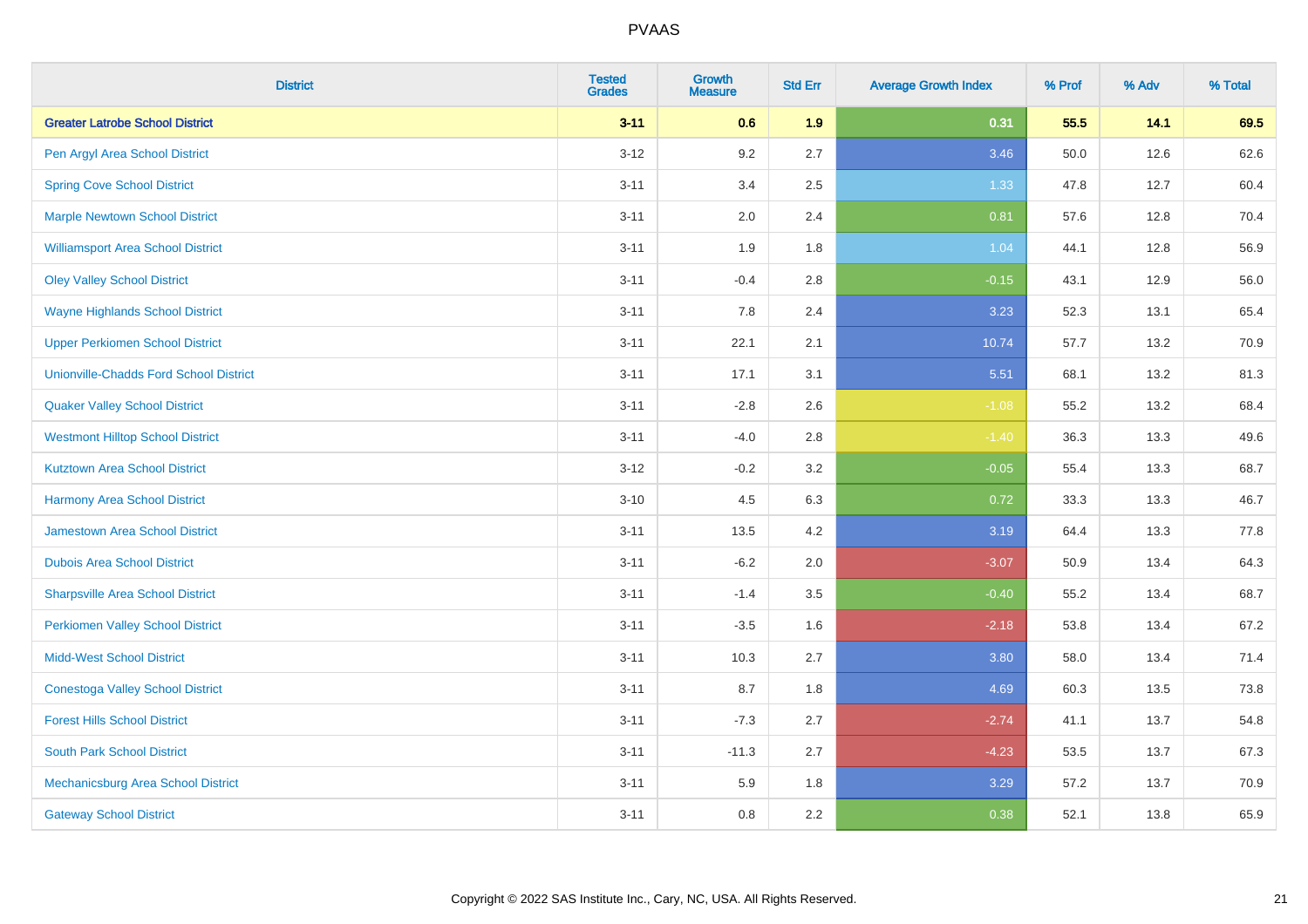| <b>District</b>                                    | <b>Tested</b><br><b>Grades</b> | <b>Growth</b><br><b>Measure</b> | <b>Std Err</b> | <b>Average Growth Index</b> | % Prof | % Adv | % Total |
|----------------------------------------------------|--------------------------------|---------------------------------|----------------|-----------------------------|--------|-------|---------|
| <b>Greater Latrobe School District</b>             | $3 - 11$                       | 0.6                             | 1.9            | 0.31                        | 55.5   | 14.1  | 69.5    |
| <b>Burrell School District</b>                     | $3 - 11$                       | 4.5                             | 3.1            | 1.48                        | 58.5   | 13.8  | 72.3    |
| Shenango Area School District                      | $3 - 11$                       | $-2.6$                          | 3.3            | $-0.79$                     | 50.6   | 13.9  | 64.6    |
| <b>Berlin Brothersvalley School District</b>       | $3 - 11$                       | 4.0                             | 4.2            | 0.96                        | 48.8   | 14.0  | 62.8    |
| <b>Gettysburg Area School District</b>             | $3 - 11$                       | $-4.0$                          | 2.1            | $-1.89$                     | 45.3   | 14.0  | 59.3    |
| <b>Greater Latrobe School District</b>             | $3 - 11$                       | 0.6                             | 1.9            | 0.31                        | 55.5   | 14.1  | 69.5    |
| <b>Cocalico School District</b>                    | $3 - 11$                       | 10.6                            | 2.0            | 5.18                        | 50.8   | 14.1  | 64.8    |
| <b>Ellwood City Area School District</b>           | $3 - 11$                       | $-4.2$                          | 3.2            | $-1.29$                     | 54.1   | 14.1  | 68.2    |
| <b>North Hills School District</b>                 | $3 - 11$                       | $-1.8$                          | 1.8            | $-0.96$                     | 59.1   | 14.1  | 73.2    |
| <b>Millcreek Township School District</b>          | $3 - 11$                       | 3.1                             | 1.5            | 2.06                        | 55.6   | 14.2  | 69.7    |
| <b>North East School District</b>                  | $3 - 11$                       | $-9.3$                          | 3.1            | $-3.02$                     | 62.6   | 14.4  | 77.0    |
| <b>Hanover Public School District</b>              | $3 - 11$                       | 5.2                             | 2.8            | 1.83                        | 52.2   | 14.4  | 66.7    |
| <b>Avella Area School District</b>                 | $3-12$                         | $-0.3$                          | 4.7            | $-0.05$                     | 49.3   | 14.5  | 63.8    |
| <b>Clarion Area School District</b>                | $3 - 11$                       | 10.3                            | 4.1            | 2.51                        | 45.4   | 14.6  | 60.0    |
| <b>Wilson School District</b>                      | $3 - 12$                       | 8.8                             | 1.5            | 5.96                        | 52.6   | 14.6  | 67.2    |
| <b>Valley View School District</b>                 | $3 - 11$                       | 18.1                            | 2.4            | 7.42                        | 53.7   | 14.7  | 68.4    |
| <b>Lincoln Park Performing Arts Charter School</b> | $7 - 11$                       | 3.6                             | 2.5            | $1.42$                      | 59.6   | 14.7  | 74.3    |
| <b>Central Columbia School District</b>            | $3 - 12$                       | $-4.8$                          | 2.6            | $-1.86$                     | 53.7   | 14.8  | 68.5    |
| <b>Somerset Area School District</b>               | $3 - 11$                       | $-4.4$                          | 2.3            | $-1.93$                     | 44.4   | 14.9  | 59.3    |
| <b>Spring Grove Area School District</b>           | $3 - 11$                       | 5.6                             | 2.1            | 2.68                        | 55.1   | 15.0  | 70.1    |
| <b>North Clarion County School District</b>        | $3 - 12$                       | 3.7                             | 4.3            | 0.85                        | 67.5   | 15.0  | 82.5    |
| <b>Montour School District</b>                     | $3 - 11$                       | $-1.8$                          | 2.1            | $-0.88$                     | 61.4   | 15.1  | 76.5    |
| <b>Harbor Creek School District</b>                | $3 - 11$                       | $-7.1$                          | 2.7            | $-2.67$                     | 48.8   | 15.2  | 64.0    |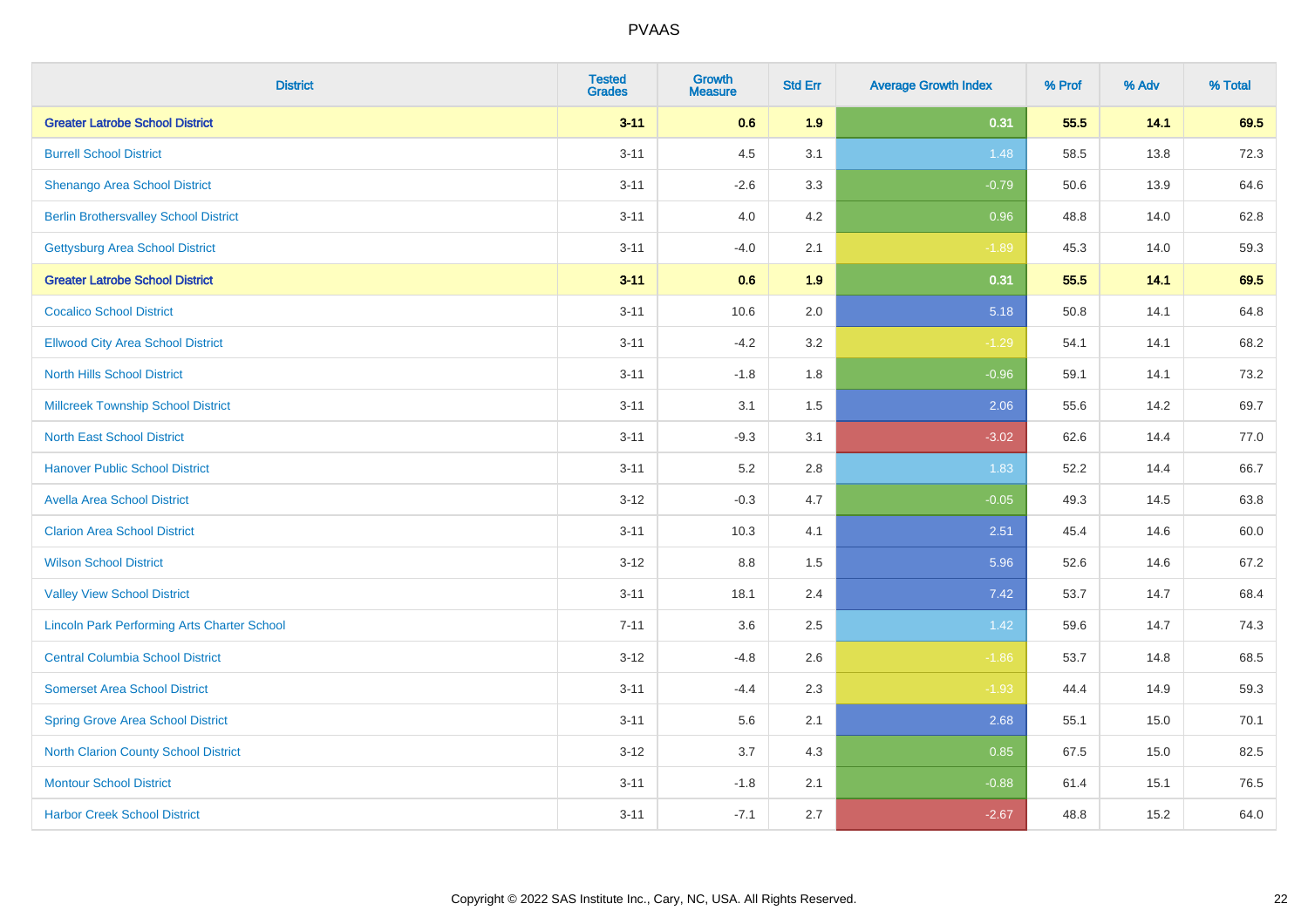| <b>District</b>                            | <b>Tested</b><br><b>Grades</b> | Growth<br><b>Measure</b> | <b>Std Err</b> | <b>Average Growth Index</b> | % Prof | % Adv | % Total |
|--------------------------------------------|--------------------------------|--------------------------|----------------|-----------------------------|--------|-------|---------|
| <b>Greater Latrobe School District</b>     | $3 - 11$                       | 0.6                      | 1.9            | 0.31                        | 55.5   | 14.1  | 69.5    |
| <b>Souderton Area School District</b>      | $3 - 11$                       | 12.4                     | 1.5            | 8.28                        | 61.7   | 15.2  | 76.9    |
| <b>Franklin Regional School District</b>   | $3 - 11$                       | 2.0                      | 1.9            | 1.02                        | 66.7   | 15.5  | 82.1    |
| <b>Manheim Township School District</b>    | $3 - 12$                       | $-0.9$                   | 1.6            | $-0.58$                     | 53.2   | 15.5  | 68.7    |
| <b>Brookville Area School District</b>     | $3 - 11$                       | 6.9                      | 3.0            | 2.30                        | 55.2   | 15.6  | 70.8    |
| Palmyra Area School District               | $3 - 11$                       | 5.6                      | 1.9            | 2.96                        | 56.4   | 15.6  | 72.0    |
| <b>Girard School District</b>              | $3 - 11$                       | $-0.6$                   | 2.7            | $-0.22$                     | 53.9   | 15.6  | 69.6    |
| <b>West Allegheny School District</b>      | $3 - 12$                       | $4.0\,$                  | 2.1            | 1.96                        | 63.1   | 15.7  | 78.8    |
| <b>Riverview School District</b>           | $3 - 11$                       | $-4.6$                   | 3.8            | $-1.20$                     | 57.9   | 15.8  | 73.7    |
| <b>Canon-Mcmillan School District</b>      | $3 - 11$                       | $-0.8$                   | 1.6            | $-0.50$                     | 58.7   | 15.9  | 74.6    |
| <b>Delaware Valley School District</b>     | $3 - 11$                       | 12.6                     | 1.8            | 6.93                        | 55.2   | 16.2  | 71.4    |
| <b>Abington Heights School District</b>    | $3 - 11$                       | 13.5                     | 2.2            | 6.27                        | 58.3   | 16.2  | 74.5    |
| <b>Deer Lakes School District</b>          | $3 - 11$                       | 17.0                     | 2.7            | 6.32                        | 61.5   | 16.4  | 77.9    |
| <b>Methacton School District</b>           | $3 - 11$                       | 2.5                      | 1.7            | 1.43                        | 62.5   | 16.4  | 79.0    |
| <b>North Pocono School District</b>        | $3 - 11$                       | $-2.3$                   | 3.4            | $-0.68$                     | 52.0   | 16.4  | 68.5    |
| <b>Grove City Area School District</b>     | $3-12$                         | 5.1                      | 2.4            | 2.09                        | 36.4   | 16.5  | 52.8    |
| <b>Spring-Ford Area School District</b>    | $3 - 11$                       | 6.0                      | 1.3            | 4.46                        | 60.8   | 16.5  | 77.4    |
| <b>South Butler County School District</b> | $3 - 10$                       | 3.9                      | 2.5            | 1.54                        | 53.1   | 16.6  | 69.7    |
| Northeastern York School District          | $3 - 11$                       | 5.9                      | 2.0            | 3.03                        | 51.1   | 16.6  | 67.6    |
| <b>Council Rock School District</b>        | $3 - 11$                       | 8.9                      | 1.2            | 7.65                        | 62.8   | 16.6  | 79.4    |
| <b>Oswayo Valley School District</b>       | $3 - 12$                       | 8.5                      | 5.0            | 1.68                        | 50.0   | 16.7  | 66.7    |
| <b>Northgate School District</b>           | $3 - 11$                       | 6.3                      | 3.6            | 1.73                        | 53.3   | 16.7  | 70.0    |
| <b>Avon Grove Charter School</b>           | $3 - 11$                       | 9.0                      | 2.9            | 3.13                        | 58.8   | 16.7  | 75.5    |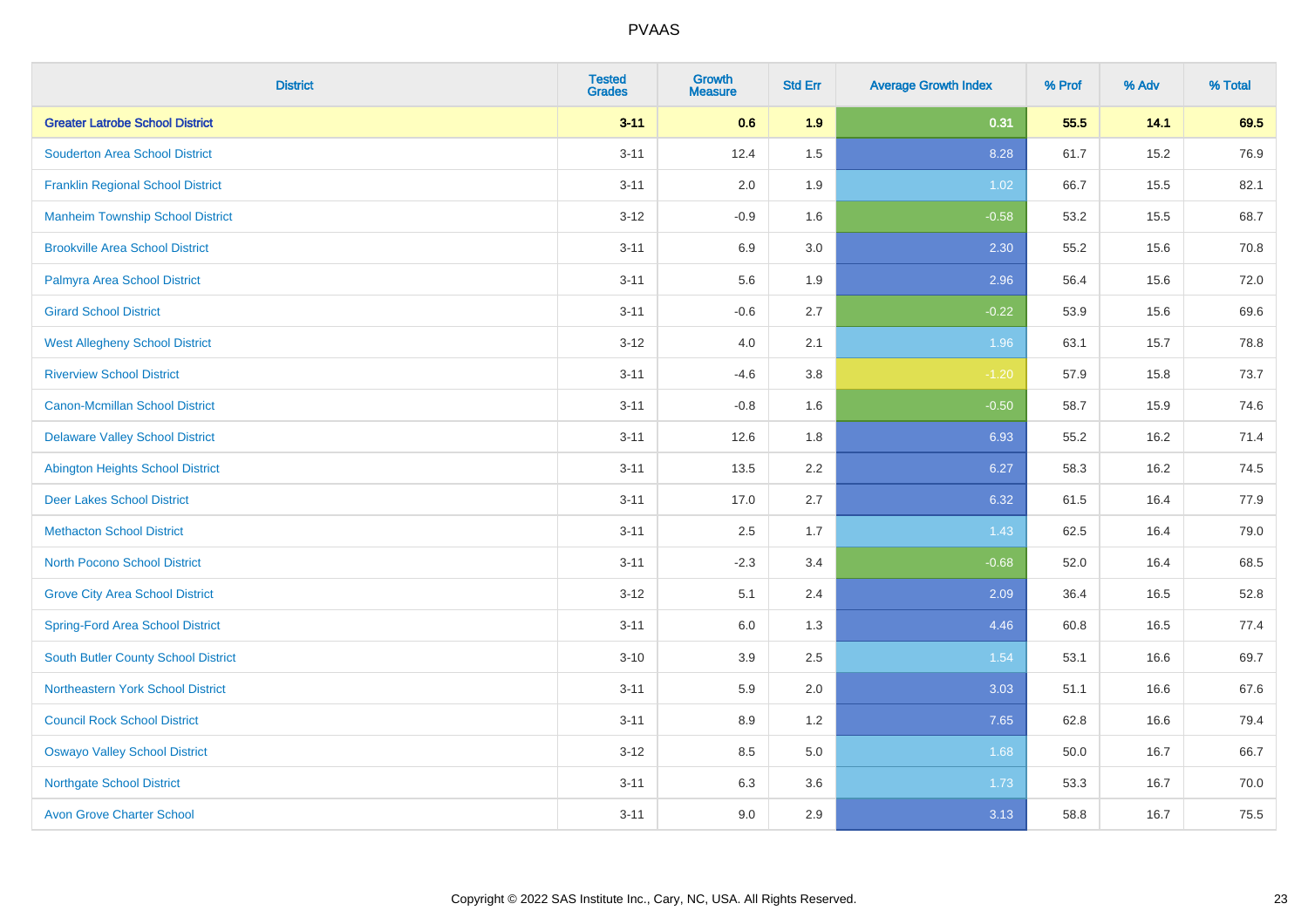| <b>District</b>                                | <b>Tested</b><br><b>Grades</b> | <b>Growth</b><br><b>Measure</b> | <b>Std Err</b> | <b>Average Growth Index</b> | % Prof | % Adv | % Total |
|------------------------------------------------|--------------------------------|---------------------------------|----------------|-----------------------------|--------|-------|---------|
| <b>Greater Latrobe School District</b>         | $3 - 11$                       | 0.6                             | 1.9            | 0.31                        | 55.5   | 14.1  | 69.5    |
| <b>Tyrone Area School District</b>             | $3 - 12$                       | 19.7                            | 2.5            | 7.87                        | 60.4   | 16.7  | 77.1    |
| <b>Beaver Area School District</b>             | $3 - 10$                       | 4.7                             | 2.4            | 1.94                        | 57.4   | 16.8  | 74.2    |
| <b>Central Bucks School District</b>           | $3 - 11$                       | 1.6                             | $0.9\,$        | 1.66                        | 63.0   | 16.8  | 79.8    |
| <b>Warwick School District</b>                 | $3 - 11$                       | 5.2                             | 1.9            | 2.76                        | 46.4   | 17.0  | 63.3    |
| <b>North Penn School District</b>              | $3 - 11$                       | 9.1                             | 1.1            | 8.36                        | 55.8   | 17.0  | 72.8    |
| <b>Crestwood School District</b>               | $3 - 11$                       | $-0.4$                          | 2.4            | $-0.17$                     | 57.4   | 17.0  | 74.4    |
| <b>Lower Moreland Township School District</b> | $3 - 11$                       | 2.0                             | 2.2            | 0.95                        | 62.8   | 17.0  | 79.8    |
| <b>Homer-Center School District</b>            | $3 - 11$                       | 9.7                             | 3.6            | 2.70                        | 45.1   | 17.2  | 62.3    |
| <b>Western Wayne School District</b>           | $3 - 11$                       | 5.6                             | 2.9            | 1.93                        | 41.3   | 17.4  | 58.7    |
| <b>Camp Hill School District</b>               | $3 - 12$                       | 2.3                             | 3.0            | 0.78                        | 53.6   | 17.5  | 71.1    |
| <b>Wyomissing Area School District</b>         | $3-12$                         | 0.8                             | 2.6            | 0.33                        | 55.7   | 17.6  | 73.3    |
| <b>Fairview School District</b>                | $3 - 11$                       | 3.4                             | 2.6            | 1.32                        | 57.2   | 17.6  | 74.8    |
| <b>Conemaugh Township Area School District</b> | $3 - 12$                       | $-3.7$                          | 3.4            | $-1.09$                     | 53.8   | 17.6  | 71.4    |
| <b>Shanksville-Stonycreek School District</b>  | $3 - 10$                       | 7.0                             | 5.9            | 1.20                        | 64.7   | 17.6  | 82.4    |
| <b>Freeport Area School District</b>           | $3 - 10$                       | 9.7                             | 2.5            | 3.91                        | 57.5   | 17.8  | 75.3    |
| <b>Dallastown Area School District</b>         | $3 - 11$                       | 13.5                            | 1.5            | 8.84                        | 56.0   | 17.9  | 73.8    |
| Southern York County School District           | $3 - 11$                       | 14.2                            | 2.1            | 6.91                        | 55.1   | 18.1  | 73.1    |
| <b>Mars Area School District</b>               | $3 - 10$                       | 5.7                             | 2.1            | 2.75                        | 57.9   | 18.2  | 76.1    |
| Lehigh Valley Charter High School For The Arts | $9 - 10$                       | 7.3                             | 2.6            | 2.82                        | 62.3   | 18.2  | 80.5    |
| <b>Danville Area School District</b>           | $3 - 11$                       | 0.4                             | 2.6            | 0.15                        | 57.4   | 18.4  | 75.7    |
| <b>Indiana Area School District</b>            | $3 - 11$                       | $-5.3$                          | 2.3            | $-2.28$                     | 47.6   | 18.4  | 66.1    |
| <b>Moon Area School District</b>               | $3 - 11$                       | 8.2                             | 1.9            | 4.25                        | 58.7   | 18.5  | 77.2    |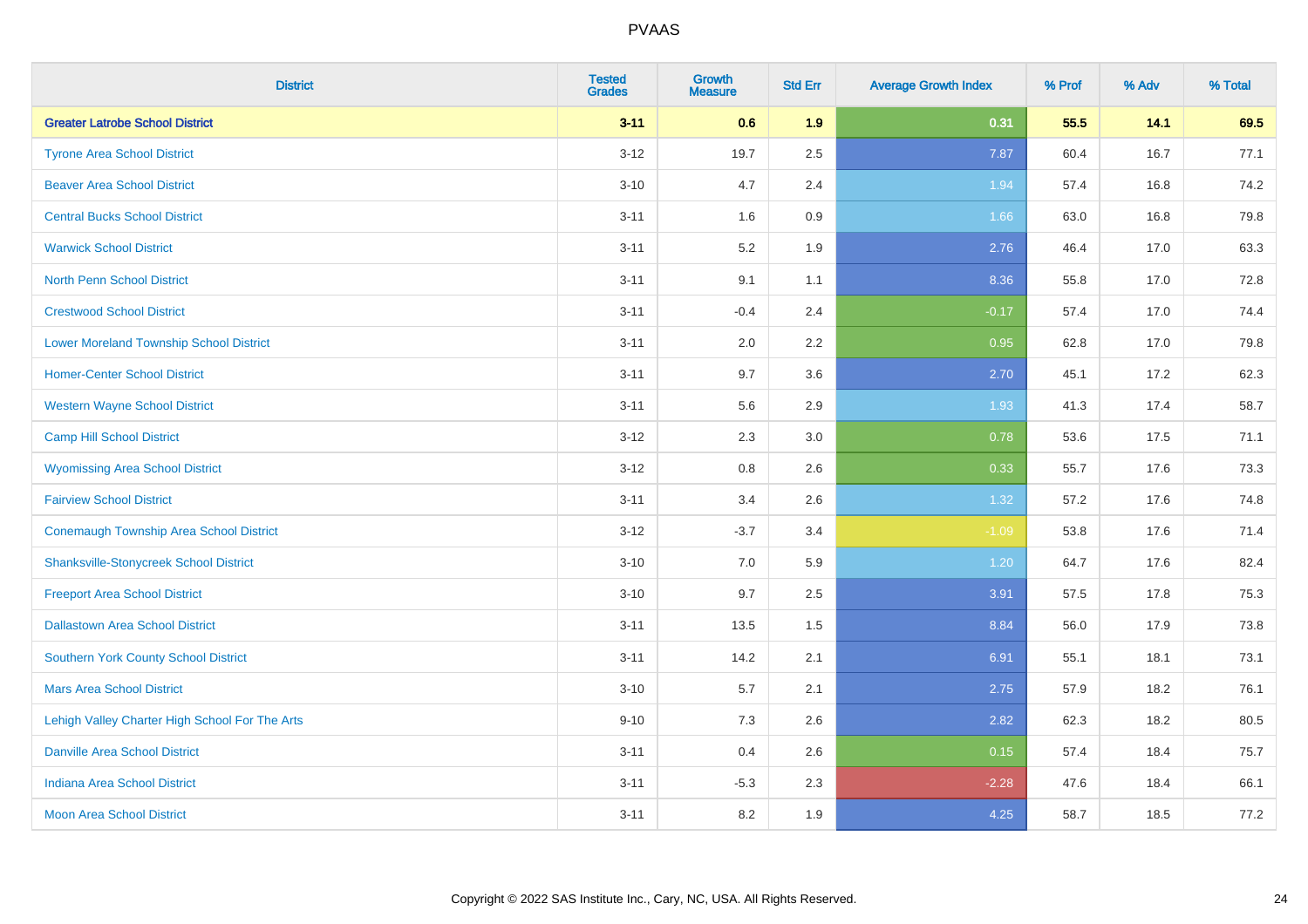| <b>District</b>                                 | <b>Tested</b><br><b>Grades</b> | <b>Growth</b><br><b>Measure</b> | <b>Std Err</b> | <b>Average Growth Index</b> | % Prof | % Adv | % Total |
|-------------------------------------------------|--------------------------------|---------------------------------|----------------|-----------------------------|--------|-------|---------|
| <b>Greater Latrobe School District</b>          | $3 - 11$                       | 0.6                             | 1.9            | 0.31                        | 55.5   | 14.1  | 69.5    |
| <b>Lewisburg Area School District</b>           | $3 - 11$                       | $-2.7$                          | 2.6            | $-1.03$                     | 57.0   | 18.5  | 75.6    |
| <b>Avon Grove School District</b>               | $3 - 10$                       | 10.0                            | 1.6            | 6.26                        | 56.3   | 18.6  | 74.9    |
| <b>Bethel Park School District</b>              | $3 - 11$                       | 5.6                             | 1.8            | 3.18                        | 65.3   | 18.6  | 83.9    |
| Capital Area School for the Arts Charter School | $9 - 11$                       | 5.8                             | 4.1            | 1.39                        | 59.3   | 18.6  | 78.0    |
| <b>Garnet Valley School District</b>            | $3 - 10$                       | 10.9                            | 1.7            | 6.53                        | 67.1   | 19.0  | 86.1    |
| <b>Richland School District</b>                 | $3 - 11$                       | 6.7                             | 2.9            | 2.33                        | 62.2   | 19.2  | 81.4    |
| <b>Upper Merion Area School District</b>        | $3 - 11$                       | 15.3                            | 2.0            | 7.62                        | 59.3   | 19.3  | 78.6    |
| <b>Bentworth School District</b>                | $3 - 11$                       | 5.7                             | 3.2            | 1.75                        | 44.2   | 19.5  | 63.6    |
| <b>Leechburg Area School District</b>           | $3 - 11$                       | 4.4                             | 4.0            | 1.09                        | 47.8   | 19.6  | 67.4    |
| <b>Colonial School District</b>                 | $3 - 11$                       | 14.0                            | 1.7            | 8.21                        | 60.2   | 19.6  | 79.8    |
| Northern Bedford County School District         | $3 - 11$                       | 16.5                            | 3.6            | 4.58                        | 51.7   | 20.0  | 71.7    |
| <b>Hempfield Area School District</b>           | $3 - 12$                       | 4.6                             | 1.6            | 2.86                        | 53.5   | 20.1  | 73.6    |
| <b>Montoursville Area School District</b>       | $3-12$                         | 10.8                            | 2.5            | 4.24                        | 44.6   | 20.1  | 64.8    |
| <b>West Chester Area School District</b>        | $3 - 11$                       | 12.6                            | 1.2            | 10.38                       | 66.8   | 20.2  | 87.0    |
| <b>Saucon Valley School District</b>            | $3 - 11$                       | 14.7                            | 2.5            | 5.98                        | 48.7   | 20.2  | 69.0    |
| <b>Mountain View School District</b>            | $3 - 11$                       | 20.9                            | 3.5            | 5.91                        | 57.8   | 20.3  | 78.1    |
| West Jefferson Hills School District            | $3 - 11$                       | 1.8                             | 2.1            | 0.88                        | 55.7   | 20.8  | 76.4    |
| <b>Fort Leboeuf School District</b>             | $3 - 11$                       | 11.7                            | 2.5            | 4.73                        | 48.5   | 21.1  | 69.6    |
| <b>Pennsbury School District</b>                | $3 - 11$                       | 11.7                            | 1.5            | 7.90                        | 60.1   | 21.3  | 81.3    |
| <b>Springfield School District</b>              | $3 - 11$                       | 13.8                            | 1.7            | 7.99                        | 60.9   | 21.5  | 82.4    |
| <b>Tidioute Community Charter School</b>        | $3 - 11$                       | 5.7                             | 5.1            | 1.11                        | 34.4   | 21.9  | 56.2    |
| <b>Penn-Trafford School District</b>            | $3 - 11$                       | 13.4                            | 1.7            | 7.87                        | 62.3   | 21.9  | 84.2    |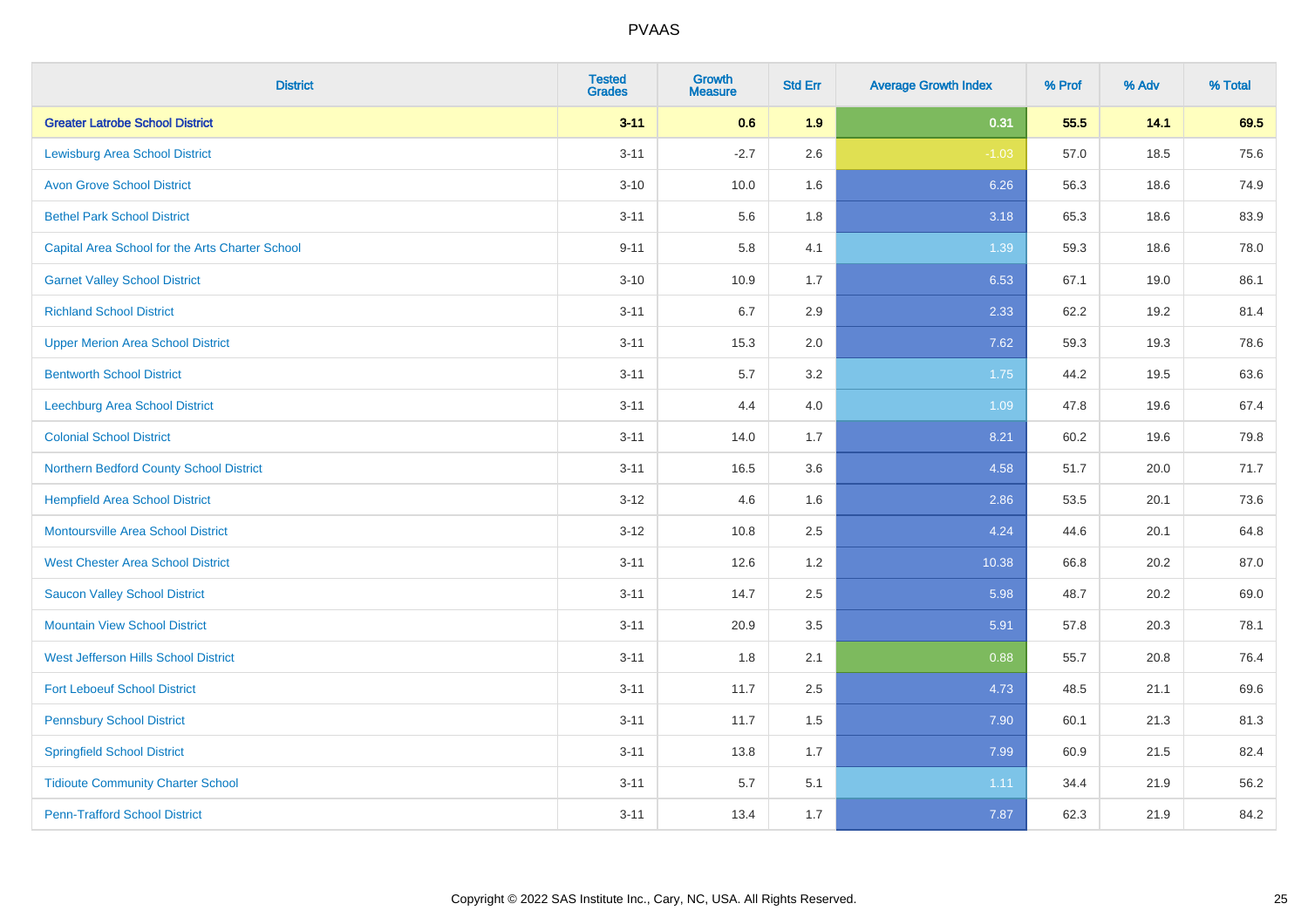| <b>District</b>                               | <b>Tested</b><br><b>Grades</b> | <b>Growth</b><br><b>Measure</b> | <b>Std Err</b> | <b>Average Growth Index</b> | % Prof | % Adv | % Total |
|-----------------------------------------------|--------------------------------|---------------------------------|----------------|-----------------------------|--------|-------|---------|
| <b>Greater Latrobe School District</b>        | $3 - 11$                       | 0.6                             | 1.9            | 0.31                        | 55.5   | 14.1  | 69.5    |
| <b>Parkland School District</b>               | $3 - 11$                       | 5.3                             | 1.2            | 4.30                        | 58.0   | 22.3  | 80.4    |
| <b>Wissahickon School District</b>            | $3 - 10$                       | 12.5                            | 1.8            | 6.85                        | 58.3   | 22.4  | 80.7    |
| <b>Wallingford-Swarthmore School District</b> | $3 - 10$                       | 0.9                             | 2.4            | 0.38                        | 64.4   | 22.7  | 87.1    |
| New Hope-Solebury School District             | $3 - 11$                       | 7.5                             | 2.9            | 2.57                        | 68.2   | 22.7  | 90.9    |
| Renaissance Academy Charter School            | $3 - 11$                       | 8.3                             | 3.3            | 2.54                        | 45.6   | 22.8  | 68.4    |
| <b>Penns Valley Area School District</b>      | $3-12$                         | 14.0                            | 2.9            | 4.80                        | 41.9   | 23.1  | 65.0    |
| <b>Radnor Township School District</b>        | $3 - 12$                       | 1.0                             | 2.1            | 0.50                        | 65.0   | 23.2  | 88.2    |
| <b>Cumberland Valley School District</b>      | $3 - 12$                       | 18.5                            | 1.3            | 14.64                       | 60.7   | 23.4  | 84.1    |
| Downingtown Area School District              | $3 - 11$                       | 12.1                            | 1.1            | 10.67                       | 60.0   | 23.5  | 83.6    |
| Mt Lebanon School District                    | $3 - 11$                       | $-1.0$                          | 1.5            | $-0.70$                     | 61.9   | 24.0  | 85.9    |
| <b>Pine-Richland School District</b>          | $3 - 11$                       | 11.5                            | 1.8            | 6.31                        | 60.6   | 24.4  | 85.0    |
| <b>Upper Dublin School District</b>           | $3 - 12$                       | 15.4                            | 1.8            | 8.53                        | 60.8   | 24.8  | 85.6    |
| <b>Greenwood School District</b>              | $3 - 11$                       | 15.9                            | 3.9            | 4.11                        | 50.0   | 25.0  | 75.0    |
| <b>Haverford Township School District</b>     | $3 - 11$                       | 8.0                             | 1.5            | 5.27                        | 53.0   | 25.5  | 78.6    |
| <b>Derry Township School District</b>         | $3 - 10$                       | 12.8                            | 2.0            | 6.39                        | 54.8   | 25.8  | 80.6    |
| <b>State College Area School District</b>     | $3 - 11$                       | 20.5                            | 1.4            | 14.33                       | 58.0   | 25.9  | 84.0    |
| <b>Peters Township School District</b>        | $3 - 11$                       | 5.0                             | 1.8            | 2.76                        | 59.8   | 26.1  | 85.9    |
| South Fayette Township School District        | $3 - 11$                       | 1.7                             | 2.0            | 0.88                        | 61.0   | 26.5  | 87.6    |
| <b>Norwin School District</b>                 | $3 - 11$                       | 18.0                            | 1.7            | 10.37                       | 58.5   | 27.0  | 85.4    |
| <b>York Suburban School District</b>          | $3 - 11$                       | 10.1                            | 2.1            | 4.91                        | 53.5   | 27.8  | 81.3    |
| <b>North Allegheny School District</b>        | $3 - 11$                       | 17.4                            | 1.3            | 13.52                       | 59.5   | 28.1  | 87.6    |
| <b>Hampton Township School District</b>       | $3 - 11$                       | 5.1                             | 2.2            | 2.35                        | 54.0   | 28.2  | 82.2    |